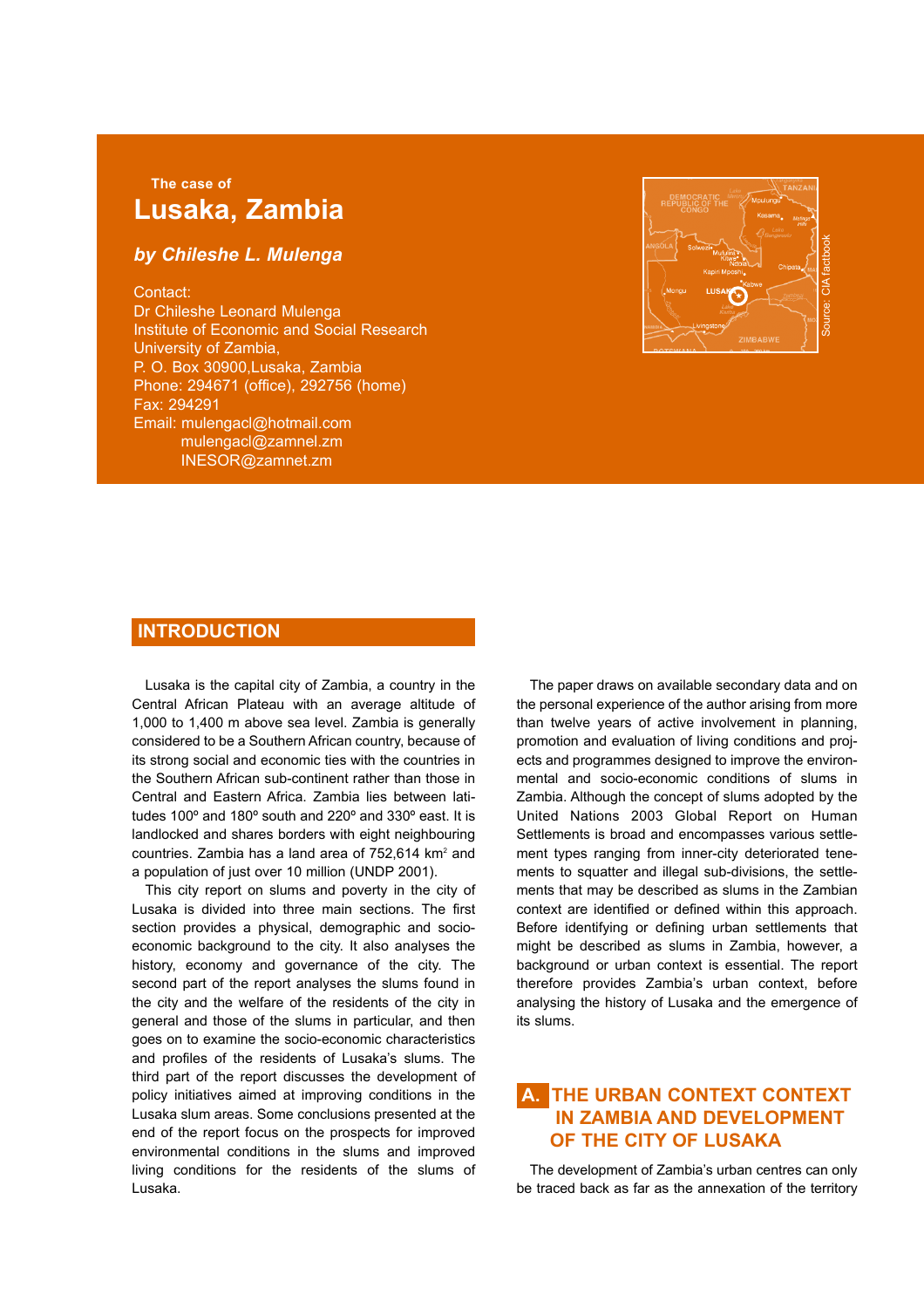Urban Slums Reports: The case of Lusaka, Zambia

now called Zambia by the British South African Company (BSAC) between 1899 and 1900. Before that most of the territory was under the control of different African Kingdoms. The people throughout the territory, however, lived in fear of the so-called slave traders, who attacked communities, enslaved their captives and sent them to the east or west coasts through present day Tanzania, Mozambique and Angola respectively for onward shipment to the Middle East, Western Europe and South America as slaves. Thus, at the time when Zambia was brought under European colonial rule, there were no major urban centres, perhaps because activities of the slave raiders had destroyed stable communities and their economies. Zambian cities and towns thus date back only to the early 1930s, while the country's urbanisation has largely resulted from the copper mining industry, which transformed the economy from a stagnant one based on labour migration to the South African and Southern Rhodesian mines and farms in the early years of colonial rule to a vibrant economy based on a growing mining industry in the post second world war period. However, Zambia's mining industry, which has been the backbone of the national economy began to stagnate and decline in the mid-1970s. The situation worsened in the 1980s due to low copper prices, declining production and a rising debt burden. The pace of urbanisation in Zambia has, however, generally mirrored the economic trends in the dominant copper mining industry (Gann 1964; Hall 1965).

Most of the cities and towns in Zambia emerged in two zones. Firstly, along the railway line that was constructed for the purpose of connecting the rich copper mines in the Katanga region of the then Belgian Congo to the South African ports. Secondly on the Copperbelt, where towns and cities emerged around the copper mines. Other towns also emerged around administrative centres that were established for administering the large sparsely populated territory. The urban population in Zambia is, however, concentrated in the cities and towns of the Copperbelt. The towns around the copper mines grew most rapidly between 1945 and the immediate post independence period. Lusaka, however, has been the fastest growing city in the post independence period. This can be attributed to its role as the administrative centre of a newly independent country whose leaders were keen to play a role in international affairs. As a result, Lusaka had to provide facilities to hold international conferences, such as the summit for the head states of the Non-Aligned Movement held in Lusaka in 1970, followed by the Commonwealth Heads of State summit in 1979.

Lusaka started as a railway siding in 1905, when the railway line that was constructed primarily to transport copper from Katanga Province in the present day Democratic Republic of Congo to the seaports of South Africa reached Lusaka. Within a few years, however, Lusaka attracted a number of white settler farmers

mostly of Afrikaner origins. The BSAC which was administering the territory at the time on the basis of a royal charter obtained from the British monarchy was compelled to grant the growing white population around Lusaka with the right to manage their local affairs. An elected Village Management Board was thus established in 1913 with the mandate of managing the affairs of an emerging service centre. The original size of Lusaka, which was under the jurisdiction of the Village Management Board was a narrow strip of land along the railway line. It was 5 km in length and 1.5 km wide with the railway being the centre of the area under the jurisdiction of the Lusaka Village Management Board (Williams, 1984). The city has since been extended to 360 km2, while a recently completed integrated development plan proposes to extend the city boundary beyond this to bring the Lusaka International Airport and a substantial amount of rural land within the city boundary. The proposed extension if approved will bring a substantial amount of land within the city boundary and probably help resolve the current shortages of land for burial sites and disposal of the city's solid waste.

The rapid growth of Lusaka, however, began in earnest in 1931, when it was designated as the new capital or principal administrative centre of Northern Rhodesia, as Zambia was then called. Its selection as the new capital was due to its central location on the main north-south axis of the railway line, which was expected to become the centre of development. The central location of Lusaka was also evident from being the intersection of the main roads to the north and south, and east and west. Lusaka was also within easy reach of the Copperbelt, the country's economic heartland. Furthermore, unlike other equally central locations, Lusaka had substantial underground water resources in its limestone/dolomite aquifers, which could provide the city with adequate water throughout the year. Lusaka is thus a planned city. Its original plan was made by Professor Adshead, who conceived the city of Lusaka as an administrative centre only. The original plan did not therefore provide for other economic activities other than government administration, domestic and menial services. Industrial activities and a large population of Africans were in particular not anticipated to form part of the city of Lusaka (Collins 1969; Williams 1984).

Industrial activities, however, became part of the Lusaka Development plan during its implementation. The government planner responsible for implementation of the plan, J. T. Bowling modified the original plan and provided for light and heavy industrial areas. The area between Church Road, the railway line and the Great East Roads was, for example, zoned for light industrial activities, while heavy industrial activities were allocated the immediate western side of the shopping area, which had emerged to the west of the railway line. The shopping area, on the other hand, was designated to move to the hilly and more attractive, well-drained land on the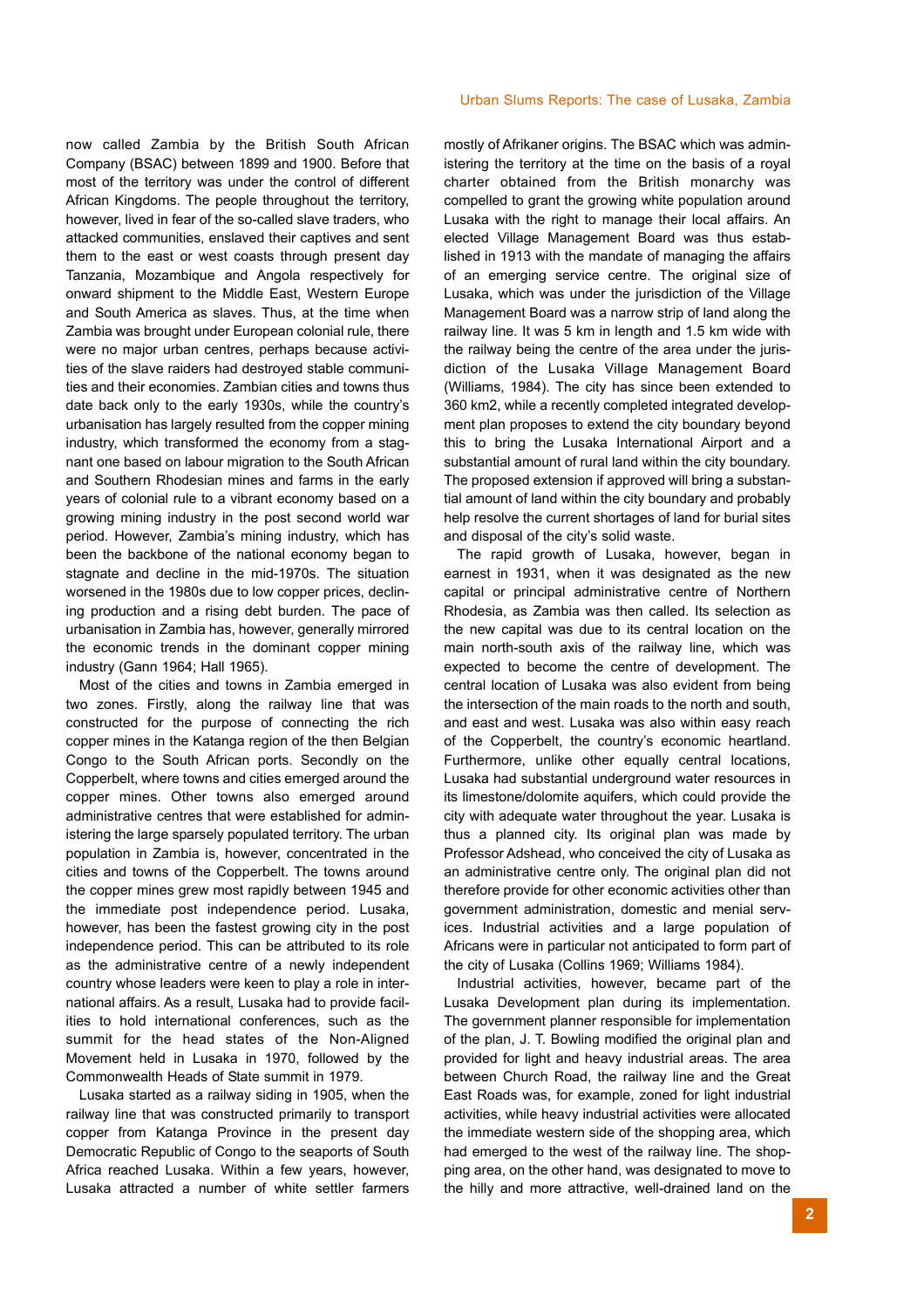Ridgeway, south-east of the railway line.

The principal planners of Lusaka never intended it to be a large city. Its initial total area was only 2.6 km<sup>2</sup>. It was, however, increased to 18 km<sup>2</sup> in 1931, then 36. and 139 and 360 km<sup>2</sup> in 1961, 1969 and 1970 respectively (Collins 1969; Pasteur 1979). The Integrated Development Plan for the city completed in 2000 has also proposed extension of the city boundary to bring the Lusaka International Airport, which is currently in the neighbouring Chongwe District and additional land around the city within its boundaries. Inadequate land within the city boundary has constrained re-development of the slum areas, which initially emerged as unauthorised areas, but most have since been recognised as improvement areas under the Improvement Areas Act of 1974. There is also a shortage of land for new burial and solid waste disposal sites within the current city boundary as the existing burial and solid waste disposal sites have become full. The land shortages being experienced within the existing city boundary are partly due to the dramatic population increase in the city. The next section therefore analyses the demographic developments in the city of Lusaka since its designation as the capital of Northern Rhodesia.

#### **1. Demographic Dynamics of Lusaka**

Although the census data for Lusaka date back to 1921, they are unreliable, because they only covered the European population comprehensively. The first census of population to cover all the racial groups was undertaken in 1931, the year when Lusaka was designated the new capital of Northern Rhodesia. The total population was 2,433. Unfortunately, subsequent censuses excluded large proportions of the African population and only comprehensively covered the European population. As a result, the available population statistics on the city prior to 1963 when the African

population was covered comprehensively for the first time ought to be treated as mere estimates. By 1946 the population of Lusaka had risen to 18,909 (Wood et al. 1986). The population was growing at an annual growth rate of 15 per cent. The African population in the city grew most rapidly after 1948 after the passing of the African Housing Ordinance 1948. This ordinance granted the African population the right to reside in towns with their families. Before 1948 Africans were treated as temporary residents in urban areas. They were, therefore, only granted short-term employment contracts and urban residence permits, as they were expected to return to their rural homes at the end of their short employment contracts. African women and children were not allowed to accompany their husbands and fathers to urban centres. Despite the restrictions that were placed on the residence of Africans in urban centres, an urbanised African population emerged and Lusaka like other Zambian towns has always been predominantly an African city. In this regard, it is generally believed that Africans have always accounted for at least 80 per cent of the population, while the European population had never at any time exceeded 20 per cent of the population (Wood et al 1986).

To get a clear picture of how the population of Lusaka has changed over the years, we have to examine the census data obtained from the comprehensive censuses that covered all the racial groups resident in the city. In this regard, it should be noted that comprehensive population statistics for the City of Lusaka are available for 1969, 1980, and 1990. The most recent census data obtained in 2000 are also available, but only provide provisional statistics relating to the total population. The preliminary report does not provide data on all aspects of interest to this paper. It does not, for example, provide the total urban population from the 2000 census. These detailed population statistics will only become available after verification and cleaning of data. **Table 1**, nevertheless gives the Population of Lusaka for the period 1963 –2000, its growth rates and proportions of the national and the total urban population.

It is evident from **Table 1** that the population growth of the city increased most dramatically after 1948 and the attainment of political independence in 1964. A confidential District Officer's report of 1957, for example, noted that Lusaka's urban African population had increased by 27,000 or 56 per cent during the previous three years, while the population of unauthorised locations had increased by 19,150 or 138 per cent during the same period (Armor 1957). The population statistics from the inclusive censuses, on the other hand, showed that between 1963 and 1969, the population grew at over 13 per cent and added nearly 140,000 people to

|  | Table 1: Population of Lusaka 1963-2000 |  |  |
|--|-----------------------------------------|--|--|
|--|-----------------------------------------|--|--|

| Year | <b>Population</b> | <b>Annual</b><br><b>Growth</b><br>Rate | Percentage<br>of National<br><b>Population</b> | Percentage<br>of Total<br><b>Urban</b><br><b>Population</b> | Percentage of<br><b>Large Urban</b><br><b>Areas</b> |
|------|-------------------|----------------------------------------|------------------------------------------------|-------------------------------------------------------------|-----------------------------------------------------|
| 1963 | 123,146           | $\overline{\phantom{0}}$               | 3.5                                            | 17.2                                                        | 18                                                  |
| 1969 | 262,425           | 13.4                                   | 6.5                                            | 22.0                                                        | 23.5                                                |
| 1974 | 421,000           | 9.9                                    | 9.0                                            | 25.3                                                        | 27.2                                                |
| 1980 | 535,830           | 4.1                                    | 9.4                                            | 21.9                                                        | 28.2                                                |
| 1990 | 769,353           | 3.7                                    | 10.4                                           | 26.5                                                        |                                                     |
| 2000 | 1,103,413         | 4.0                                    | 10.7                                           |                                                             |                                                     |

Sources: Wood et al (1986) and Central Statistics Office (1994; 2001)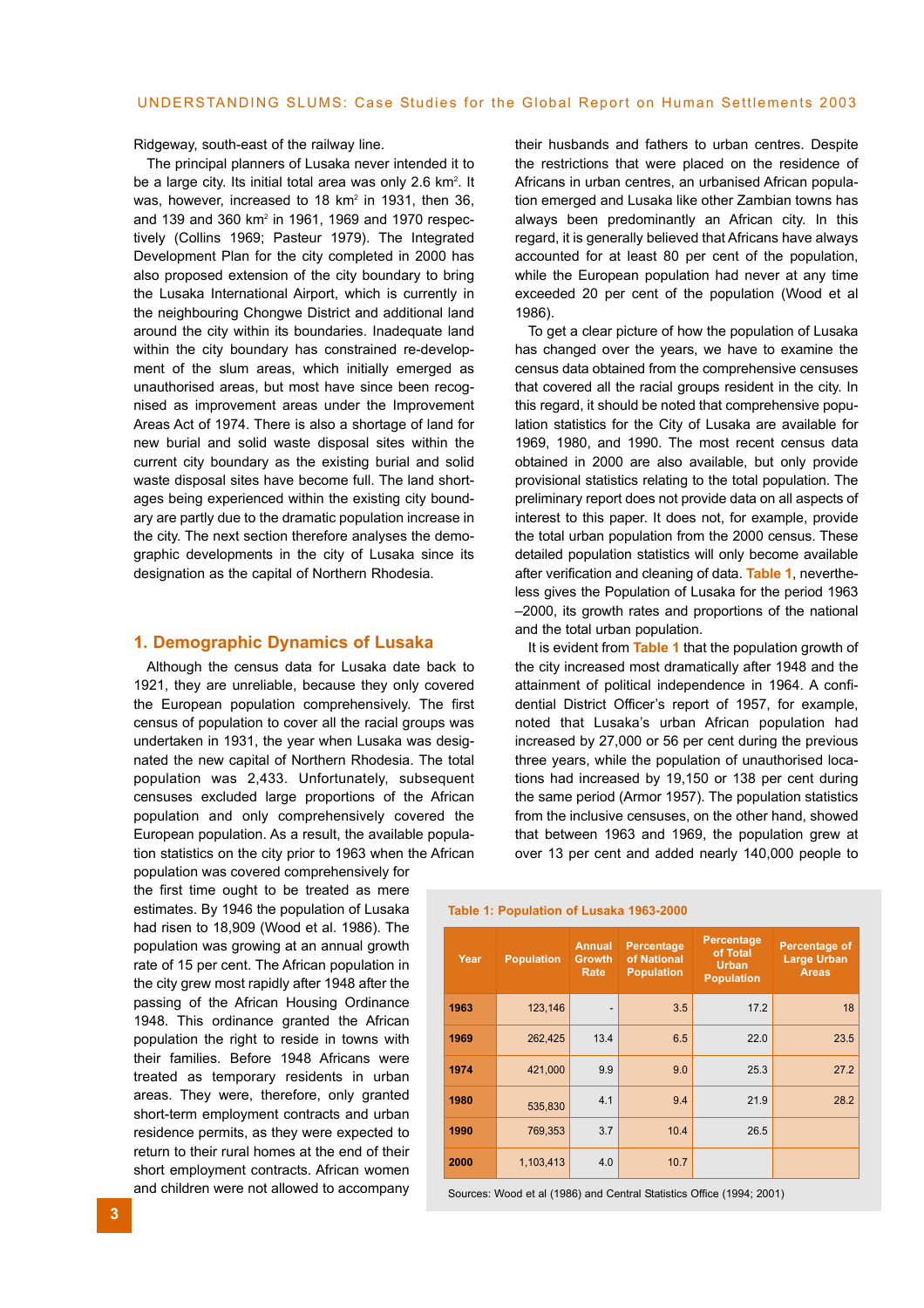the population of the city, which led to the doubling of the city's population from 123,146 in 1963 to 262,425 in 1969. The population of Lusaka also doubled between 1969 and 1980, from 262,425 to 535,830. The population growth rate, however, declined in the post 1980 period, due to the slowdown in the expansion of employment, which resulted in reduced immigration from the rural areas.

The slowdown in employment was caused by the economic stagnation and decline that began in 1974 and continued throughout the 1980s and 1990s. Poor economic conditions resulted in the decline of ruralurban migration, which was one of the three main sources of population increase in the city. The other sources of population growth were natural increase and the extension of the city boundary. Since the city boundary has not been extended since 1970, the main source of population growth in the last two decades has mainly been through natural increase. Natural population increase has been able to sustain the city's higher population growth rates, because those who immigrated to the city from the rural areas in the 1960s and 1970s were predominantly young people, which reflects the overall Zambian population structure. However, due to a higher concentration of young people, Lusaka has had higher population growth rates than Zambia as a whole even after the decline of rural-urban migration. The annual population growth rate in the city was 4 per cent in the 1990-2000 inter-censal period compared to 2.9 per cent for Zambia as a whole (Central Statistical Office, 1994 and 2001).

The population of Lusaka is diverse and consists of people from all the ethnic groups found in Zambia, as well as a small proportion of people of European and Asian origin. In the 1960s and 1970s when migration contributed significantly to the population of the city, most of the migrants were from the Eastern Province (36-37 per cent), followed by people from the Northern (13 per cent) and Southern (12 per cent) Provinces. The dominance of people from Eastern Province was largely due to Lusaka having been the nearest urban centre, while limited employment opportunities in Eastern Province was yet another contributing factor. In the case of people from Southern Province, there were relatively good employment prospects within the province. As a result, only a few emigrated. For those from Northern, Central, and other Provinces, there were other towns, providing employment opportunities, for example, Kabwe in Central Province and indeed any of the 7 Copperbelt towns. All ethnic groups found in Zambia are, however, present in Lusaka. In terms of languages spoken Nyanja was the *lingua franca* of Lusaka in the 1960s and 1970s. It seems, however, to have lost some ground to Bemba since the 1980s, probably because of new immigrants from the Copperbelt, where Bemba is the *lingua franca* and thus an increase in the number of the Bemba speaking population in the city (Wood et al,

#### Urban Slums Reports: The case of Lusaka, Zambia

1986). This is likely to be the case, because since the 1980s up to 85 per cent of immigration is believed to between urban centres, while only 15 per cent is believed to be between rural and urban areas (Central Statistical Office 1994).

In comparison to other cities in Sub-Saharan Africa, Lusaka is not a primate city, because it does not account for the bulk of Zambia's urban population. This is evident from **Table 1**, which shows the proportions of Lusaka's population in the national and the total urban population. Lusaka's primacy in fact declined in 1980 from 25.3 per cent of the urban population in 1974 to 21 per cent in 1980 after having increased from 17.2 per cent in 1963 to 22 and 25.3 per cent in 1969 and 1974 respectively. The decline in Lusaka's primacy was due to a faster growth of the small towns and a decline in its own growth. Lusaka's primacy, however, rose to 26.5 per cent in 1990, due to its higher population growth rate and the decline in the population of some Copperbelt towns. Mufulira, for example, recorded negative population growth in the 1980 and 1990 intercensal period (Central Statistical Office 1995). Very little change can, however, be expected in the primacy of the city of Lusaka between 1990 and 2000, because there have been no significant changes in population movements. Lusaka is, however, not a particularly large city when compared with other African capital cities. It was, for example, only a third of the size of Kinshasa in 1986, and was only larger than the capitals of a few countries in Southern Africa (Botswana, Swaziland, Malawi and Namibia) (Wood et al, 1986).

#### **2. Lusaka's Economy**

The economy of Lusaka has become more diversified with its physical expansion and population growth. It has in fact grown from the provision of a few services to commercial farmers who had established themselves around it to provision of higher order services, such as financial and technical services, construction and even manufacturing activities. As the capital city of Zambia, Lusaka also provides services including administrative functions to Zambia as a whole. However, Lusaka also plays a significant role in the country's manufacturing. Most manufacturing enterprises are located in Lusaka and the Copperbelt. Food processing enterprises, such as milling, meat processing and production of essential commodities such as detergents and other domestic chemical products seem to be concentrated in Lusaka.

In terms of employment, the service sector is the largest employer of the city's labour force. This is evident from **Table 2**.

It is evident from **Table 2** that services and administration in particular have consistently accounted for most of the formal employment in the city. This suggests that though the economy of the city is more diversified than that of the country, it is quite weak, as most of the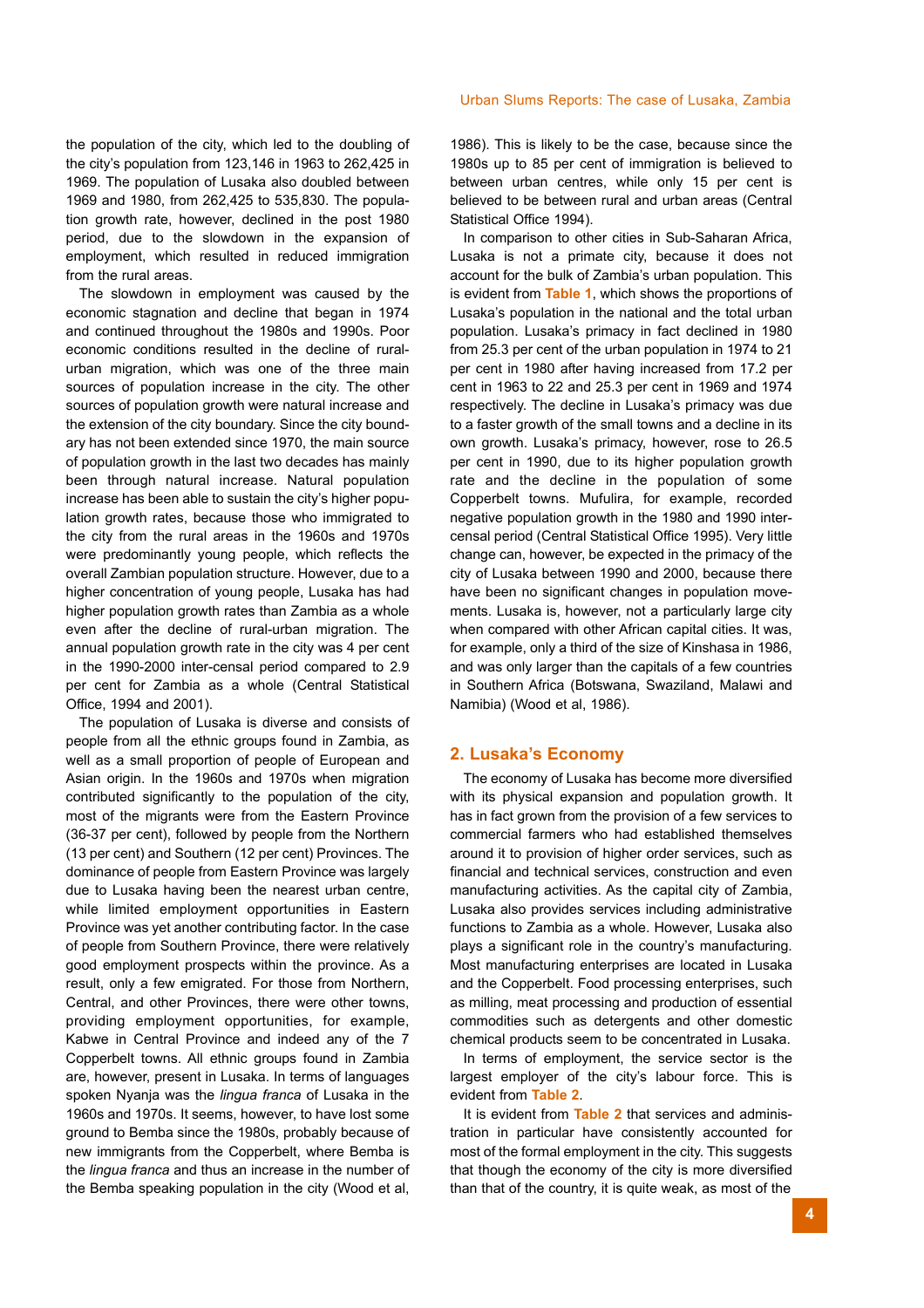| <b>Economic Activity</b>                     | 1961   | 1969      | 1993    | 1996     |
|----------------------------------------------|--------|-----------|---------|----------|
| <b>Agriculture and</b><br><b>Forestry</b>    | 6.6    | 3.4(43.7) |         |          |
| <b>Mining and quarrying</b>                  | 0.9    | 0.6       |         |          |
| <b>Manufacturing</b>                         | 12.0   | 11.4      | 14.6    |          |
| <b>Electricity, Gas and</b><br><b>Water</b>  | ٠      | ٠         | ٠       | $- (1)$  |
| <b>Construction</b>                          | 13.6   | 14.4      |         |          |
| <b>Commerce and</b><br><b>Finance</b>        | 12.5   | 118(5.5)  | 16.2    | $- (12)$ |
| <b>Transport And</b><br><b>Communication</b> | 6.4    | 12. (4.7) |         | $- (12)$ |
| <b>Administration</b>                        | 30     | 46.5      | 15.1    | 24       |
| <b>Domestic Services</b>                     | (18.1) | (25)      |         | $- (24)$ |
| <b>Total Labour force</b>                    | 30,086 | 50,090    | 205,000 |          |

**Table 2: Economic Activities of the Lusaka Labour Force 1961-1996**

Note: The figures in table 2 show employees in thousands, as indicated in the totals. The Figures in Brackets are percentages of the National Proportions

Source: Wood et al 1986,p. 175 and Central Statistical Office 1997 p.87

sectors are underdeveloped. The basic manufacturing activities, such as food processing and beverages, textiles and leather goods for example dominate the manufacturing activities. The transport and communication and hotel and restaurant sectors are also underdeveloped and perhaps have scope for improvement. Underdevelopment of these sectors could be attributed to the internal orientation of the Zambian economy prior to the recent macroeconomic reforms.

The performance of the construction sector, on the other hand, has mirrored the performance of the overall economy. The construction sector has, therefore, performed strongly during periods when the national economy has been buoyant and declined during the years of economic stagnation and decline. Although the statistics are not available, the construction sector in Lusaka performed relatively well in the late 1990s. It was in particular helped by the rehabilitation of the major roads and the construction of new housing estates and conference facilities (GRZ 2002). The primary economic activities, especially agricultural and mining activities have been on the decline, as more of the city's land has become built up. The financial and commercial sectors, on the other hand, are fairly large and account for most of the financial and commercial activities in the country.

Although the economy of the City of Lusaka is somewhat more diversified than the national economy, like the national economy, it only provides formal employment to a small proportion of its labour force. The Integrated Development Plan for Lusaka, for example, put the number of people in formal employment in Lusaka at 120,233 or 35 per cent of the labour force (V3 Consulting Engineers, 2000). The majority (65 per cent) of the city's labour force, therefore, earns its livelihood from informal economic activities, which predominantly consist of unregistered and unregulated smallscale non-agricultural economic activities ranging from petty trading to metal fabrication and wood processing. The bulk of the informal economic activities are, however, essentially in trading. The low proportion of the labour force working in the formal sector has a bearing on welfare of the residents of the city and will be discussed in the second section of the paper, which analyses slums and welfare.

### **3. Governance in Lusaka**

Councillors are elected every three years to run the affairs of the city through the Lusaka City Council on behalf of the residents of the city. Like all councillors in Zambia, the Lusaka City councillors are part time officials. Full time employees of the council headed by a town clerk assist them with the daily management of the affairs of the city. The councillors, however, approve all development projects for the city. The Lusaka City Council also serves as the planning authority for the city. It therefore grants planning permission for all projects that alter the land use permanently. Although the Lusaka City Council is a corporate body and is expected to manage the affairs of the city independently, it merely operates as an agent of the central government, which has delegated about 61 functions relating to provision of services to the residents of the city under the Local Government Act CAP 281. Other councils have similar responsibilities in their areas. As agents of the central government, local authorities in Zambia, including the Lusaka City Council, do not enjoy financial autonomy. They do not, for example, have tax raising powers and are dependent on the central government for their finances. The councils' ability to raise finances independently is, however, limited, because they are not allowed to borrow or receive grants from foreign governments and organisations. Sources of revenue for the local authorities such as the Lusaka City Council are thus limited to licensing fees, levies and charges, rates and personal levies. They also receive a grant in lieu of rates on property owned by the central government within their areas, as well as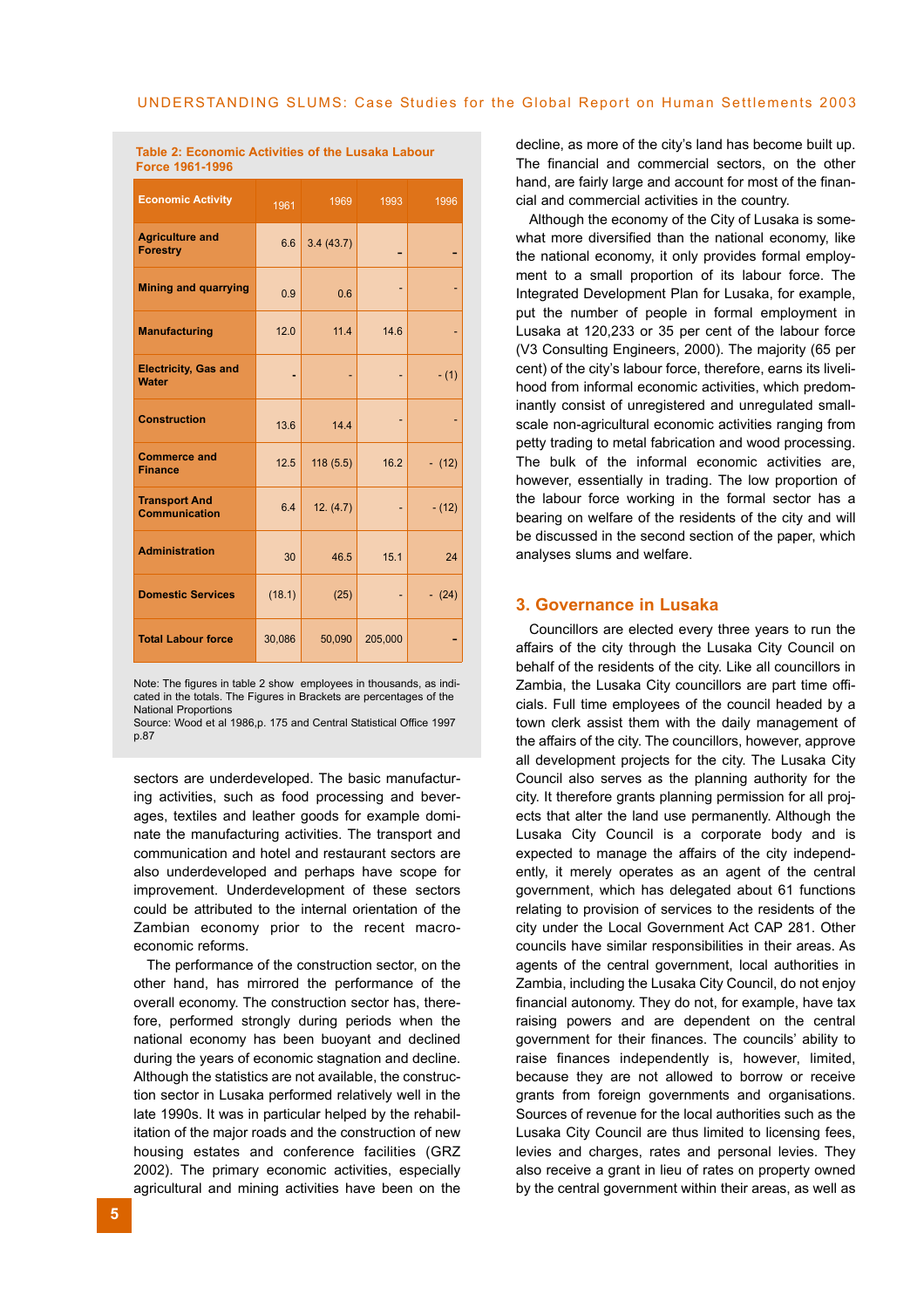a share of sales tax and a surcharge tax on beer. The lack of financial autonomy among local authorities in Zambia is, however, such that even the levies, charges and rates that they might charge are subject to the approval of the Minister of Local Government and Housing.

The financial position of the local authorities in Zambia has further been worsened by a directive for them to dis-invest in commercial ventures they had embarked on in a bid to arrest their deteriorating financial situation, while the recent sale of their housing stock to sitting tenants under a presidential directive has taken away one of their more reliable sources of revenue. Lack of financial autonomy and inadequate grants received from the government have left the local authorities including Lusaka City Council in a very weak financial position to the extent that they are not able to deliver the services they were designated to provide. Government grants to the local authorities in Zambia tend to be inadequate, because they are not based on any specific formula nor linked to any specific tax. The central government, therefore, provides grants to local authorities in an arbitrary manner with most councils receiving far less than they require for efficient delivery of services let alone breaking even. In consequence, local authorities in Zambia have been unable to deliver services and most are extremely indebted, especially in terms of unpaid wages and terminal benefits. Workers of the Lusaka City Council are, for example, owed more than three months wages. Under these circumstances, it is difficult to make them offer any services to the residents of the city in an efficient manner.

The inability of the Lusaka City Council to deliver services to the residents has undermined its credibility and esteem. Highly qualified or trained people are as a result reluctant to work for the Lusaka City Council and other local authorities. Most residents have also lost any interest they might have had in the affairs of the city. The residents are also reluctant to pay levies, user charges and even rates, because they cannot see any benefits of paying these to the local authority. Lack of interest in the affairs of the Lusaka City Council on the part of the residents is also evident from the quality of persons who put themselves forward for elections as councillors. The voter turnout in the local government elections also tends to be much lower than in the presidential and general elections in which the President of Zambia and Members of Parliament are elected. Thus, educated and trained residents with the capacity to manage the affairs of the Lusaka City Council more efficiently do not bother to contest the local government elections as candidates for election as councillors.

The government has acknowledged the failure of the current financing arrangements for local authorities. Its Draft Decentralisation Policy, which unfortunately has been in draft form since 1997, for example, commits the government to improvement of the local authorities'

financial resources so as to reduce their dependence on central government (GRZ, 1997, p.15) The Government has also promised to provide a legal framework that could promote autonomy in decision-making at the local level. The performance of Lusaka in service delivery has thus been constrained by a lack of financial and administrative autonomy. The poor financial status of Lusaka City Council has also begun to adversely affect the human resource base of the council's secretariat. Decentralisation, including financial and administrative autonomy, and improved capacity of personnel in the local authorities are currently seen as the joint solutions to the problems that have beset the Lusaka City Council and indeed other local authorities in Zambia.

## **B. SLUMS IN LUSAKA**

This section analyses the slums found in the city of Lusaka. It defines the settlements in the city of Lusaka that might be described as slums, their types, location and age. The welfare of people who live in slums and the measures taken by the government to address poverty in general and in the slums in particular are also analysed.

#### **1. Definition of Slums in Zambia**

The concept of slums can only be used to describe two types of self-help urban settlements in Lusaka. These two types settlement were described by Rakodi (1986) as "early self-help housing" and "unauthorised housing". The former emerged on land allocated specifically to low-income self-help housing on the outskirts of the main urban settlements in the post 1948 period when the African Housing Ordinance designed to stabilise the African urban population was passed. The African Housing Ordinance allowed African workers in urban centres to live with their families. The passing of the African Housing Ordinance worsened the shortage of housing for African workers, as their families started to move into the urban centres to join them. The aim was to ease the housing shortage, which was largely due to the tying of housing to employment through legislation that gave employers the responsibility of providing housing to their employees. This law was considered essential, because the Government did not want to see the emergence of an urbanised African population, in a country in which there were initially hardly any prospects for development of long-term economic interests. Consequently, neither the government nor municipal council saw a need to invest in low-income African housing, beyond what was required for the government and the municipal workers. As a result, when copper production began to rise in the Copperbelt in the immediate post World War Two period due to high demand for copper on the international markets, urban centres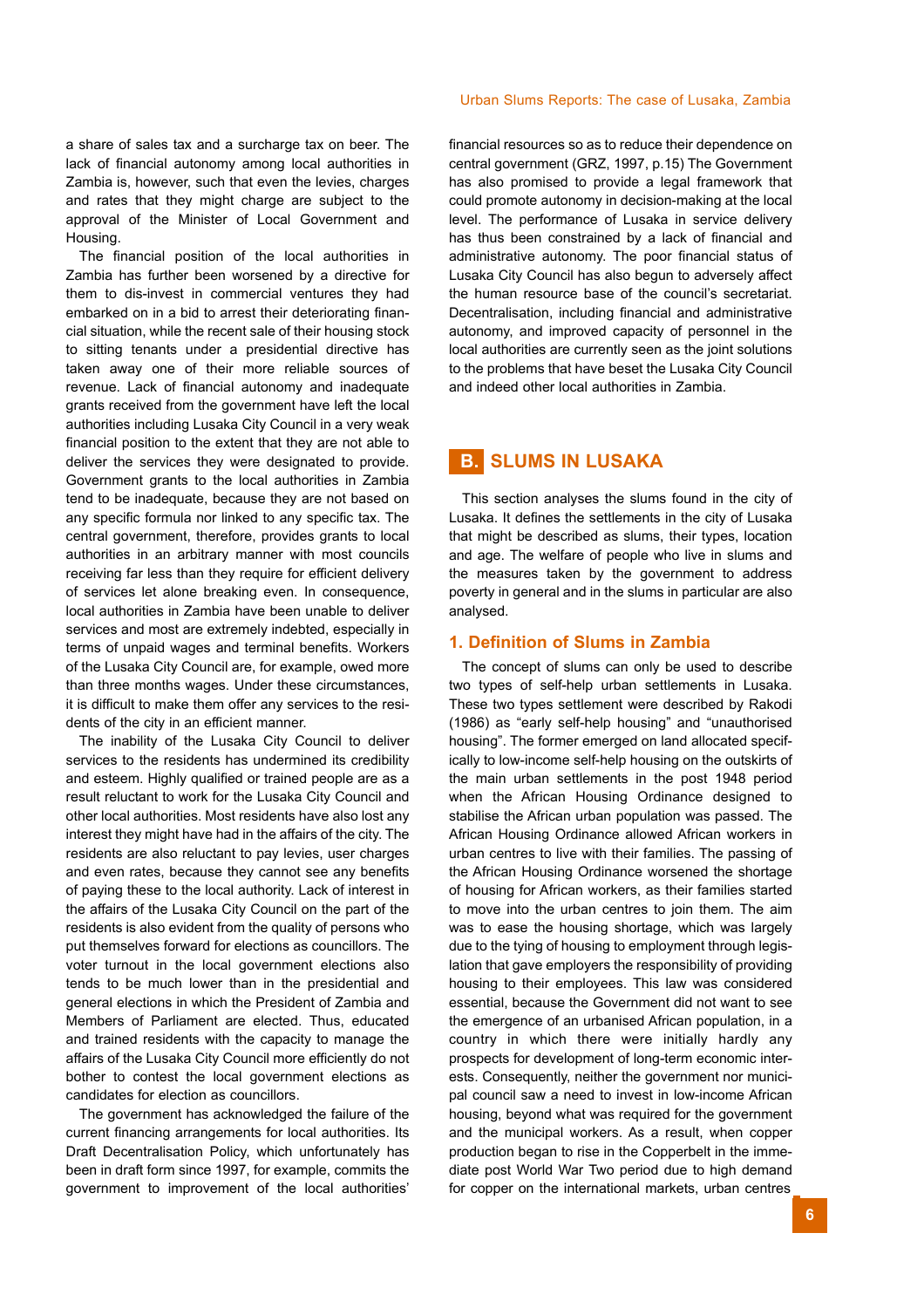also began to grow at a rapid pace, resulting in widespread shortage of low-income African housing in particular.

In response to the economic boom and the housing shortage, the government passed the African Housing Ordinance in 1948 and provided for self-help African housing on the outskirts of the main urban centres. The Private Locations Ordinance was thus passed, which did not insist on the statutory building standards. This was essential, because most African workers were generally not highly paid, the majority of them could not as a result afford to build houses that could meet the urban housing standards that were prescribed in the Town and Country Planning Act imported from the United Kingdom. The early African self-help urban housing areas were therefore located just outside the town boundaries, but within easy reach of the working areas. The African workers who were allocated plots in the early African self-help urban housing areas were permitted to build houses and pit latrines on the plots using cheaper unconventional building materials. They were, however, provided with clean water supplies on a communal basis rather than on individual plots. At the same time there was an attempt to provide more public housing through the local authorities. The Lusaka Municipal Council, for example, embarked on the construction of Matero and Chilenje townships for the growing population of African workers in the 1950s. The provision of the early African self-help housing areas was a response to a critical shortage of housing at a time when increased copper production created an economic boom and the urban centres began to grow rapidly.

Lusaka though not a copper mining town benefited from the economic boom of the immediate post World War Two period created by the high copper production and prices. Hence like other urban centres it experienced phenomenal growth in its population, which resulted into a housing crisis, which was evident in the growth of unauthorised settlements on the farms located on the edge of the town boundary. A confidential government report of 1957, for example, put the number of persons housed in the unauthorised locations at 33,500 or 44 per cent of the total Lusaka Urban African population (Armor 1957). The report also noted that between 50 and 100 new buildings were being erected in authorised locations each month, "or …900 new buildings housing 4,500 persons each year" (ibid, p. 50). In a bid to stem the low-income or African housing crisis, in particular, Lusaka established two African selfhelp urban housing areas on the western edge of the city boundary. These were Chibolya and New Kanyama. The two self-help urban housing residential areas were clearly inadequate, because unauthorised settlements emerged on agricultural land, nearly in all directions of the city with the exception of the eastern side where Kalingalinga, was the only unauthorised settlement.

The unauthorised settlements in Lusaka were thus concentrated on the western, southern and northern sides of the city. The authorised self-help urban housing was, on the other hand, entirely on the western side of the city boundary. The low concentration of unauthorised urban self-help housing on the eastern city boundary was due to the quality of the land and land tenure, as well as the eastern boundary of the city being distant from the industrial areas and the CBD where low-income urban employment could be obtained.

The land on the eastern side of Lusaka was generally considered to be prime land, because of being generally hilly and with deep well-drained soils. It was consequently not generally made available for unauthorised self-help African housing. This was because it was better land for both agricultural and urban development than the land on the western side of the city, which is generally flat, shallow and with many rock outcrops (Williams et al, 1984).

The striking feature of the early self-help housing, both authorised and unauthorised was the use of unconventional building materials and their location just outside the city/town boundary. The unauthorised locations were, however, not provided with any municipal services. In consequence, the living conditions in the authorised self-help housing areas were generally better than in the unauthorised self-help settlements, because the former had access to some municipal services, notably potable water and were less crowded than the unauthorised settlements. Above all, the residents of authorised settlements were not subjected to constant and/or occasional harassment by the law enforcement agencies.

The unauthorised self-help urban housing areas generally emerged on privately owned agricultural land on the western, southern and northern parts of the immediate outskirts of Lusaka. A small number of unauthorised urban settlements also emerged on former construction sites that had been built on land zoned for other purposes. Such settlements were, however, few. In the case of Lusaka only John Howard seem to have been previously occupied by construction workers. Most of the unauthorised urban settlements in Lusaka, therefore, emerged on land zoned for agricultural purposes on the outskirts of the city boundary. The early settlers of unauthorised urban settlements were, therefore, generally former low-income African workers who were not entitled to any housing in urban areas after their shortterm labour contracts had come to an end. This was because housing was tied to employment in order to avoid the emergence of an urbanised African population.

As the economy and economic opportunities grew, the city also grew larger. In consequence, some employers found it difficult to provide housing to their employees. African workers whose employers could not provide housing and those who had remained in urban areas long after their short-term employment contracts had run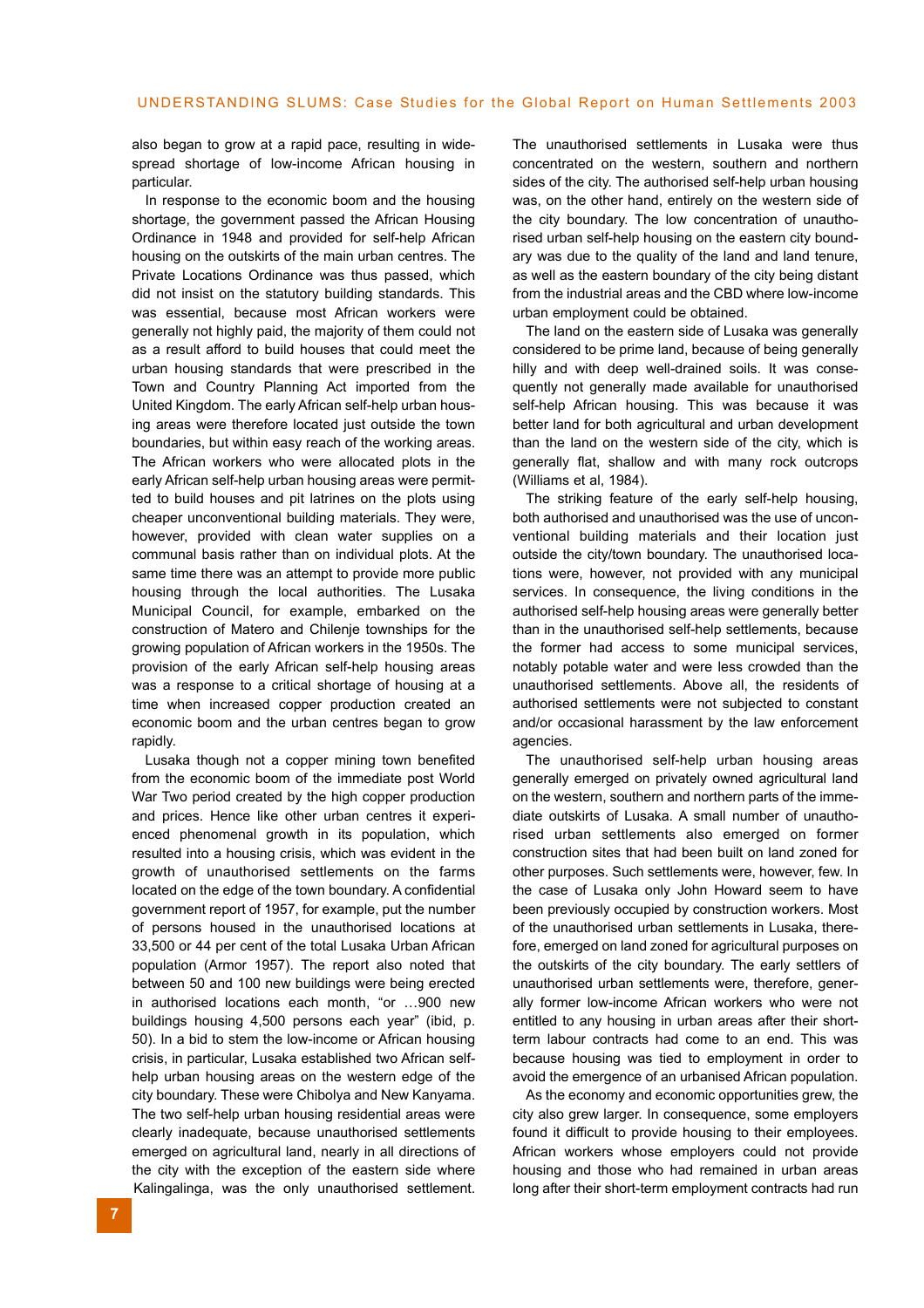out turned to unauthorised urban settlements for their housing needs.

Although the unauthorised self-help urban settlements that emerged on the periphery of the urban centres were generally considered and called "unauthorised settlements" or "locations", nearly all of them emerged with the consent of the legal landowners. These were mostly not very well-to-do white settler farmers. They offered the African workers and former workers land on which to build their own shelter in return for monthly rent. According to Armor (1957), the Lusaka District Officer, the farmers who leased their land to the African workers for construction of self-help housing collected as much as £22,000 per annum. The unauthorised urban settlements, however, lacked the essential social and physical infrastructure that ought to go with urban housing, such as schools, health facilities, as well as essential utilities such as water supply, electricity, access roads and even security services.

The housing standards in unauthorised settlements were also extremely poor, because as tenants the African residents of unauthorised settlements could not invest in improved housing, because of lack of security of tenure, while the authorities treated them as temporary residents who would eventually return to their rural homes. The situation was made worse by constant and/or occasional harassment by the authorities who generally believed that the unauthorised urban settlements provided sanctuary to illegal urban residents, unproductive and non-law abiding citizens. Research findings, however, consistently showed that the bulk of the residents of the so-called unauthorised urban settlements were by and large law abiding citizens, who were generally in employment and contributed to the economic well-being of the city. Armor, the Lusaka District Officer, for example, conceded in his 1957 report that

*"…only between 7 and 10 per cent of the squatters are unable to give a satisfactory account of themselves, and of their means of livelihood. The great majority of them are very decent people and their numbers contain a higher proportion of selfemployed African artisans than are found in the municipal locations"* (Armor 1957, p. 7).

Later surveys, for example, Department of Community Development (1967) reached similar conclusions. The residents of the unauthorised urban settlements were, therefore, generally law abiding citizens, who were, however, discouraged from investing in improved housing. As a result, most houses in the unauthorised urban settlements were built out of cheaper unconventional building materials, such as mud bricks (for making walls), cardboard, tins and plastic materials and even grass (for roofing).

The unconventional building materials made the unauthorised urban settlements vulnerable to outbreaks of fire. The houses were also likely to collapse in the event of floods. The biggest problems, however, arose from lack of essential infrastructure and services, which made the residents of unauthorised urban settlements vulnerable to ill health, particularly because of lack of access to clean water and safe sanitation facilities. The quality of environmental conditions in the unauthorised urban settlements also degenerated progressively with increased population. The situation was made worse by lack of garbage collection services and transport infrastructure and services. Due to lack of access to clean water and sewerage facilities, the residents of unauthorised urban settlements relied on shallow water wells for their water supplies and pit latrines and even any available open bush for the disposal of human waste. The poor disposal of human waste in particular created a polluted environment and made unauthorised locations extremely uncomfortable places to live. The residents of unauthorised urban settlements were, therefore, vulnerable to both respiratory diseases and diarrhoea. Vulnerability to ill health also undermined the productivity of the residents of the unauthorised settlements.

The productivity of the residents of unauthorised urban settlements was also grossly undermined by lack of adequate access to essential infrastructure and services. The unauthorised urban settlements did not, for example, have roads and adequate access to public transport services, schools and health facilities. The residents, therefore, generally walked long distances to the official residential areas to have access to any of the essential infrastructure and services. Although the authorities generally regarded the unauthorised urban settlements as hideouts for anti-social and criminal elements, the unauthorised settlements did not have access to law enforcement agencies, because these could not be located in areas that were not designated for housing. The residents of unauthorised urban settlements did not therefore get any kind of service from the authorities.

## **2. Livelihoods and Welfare of Residents of Improved, Authorised and Unauthorised Urban Settlements of Lusaka**

This section draws on national welfare studies, the so-called priority surveys (Central Statistical Office 1992 and 1994a) and Living Conditions Monitoring Surveys (Central Statistical Office 1997 and 1999), as well as on micro-studies of individual settlements, such as Moser's study of Chawama (Moser 1996) and Chipimo-Mbizule's longitudinal cohort study of peri-urban Lusaka livelihoods (Chipimo-Mbizule 1997).

It should be noted from the outset that livelihoods and the welfare of the resident of the improved, authorised and unauthorised settlements in Lusaka and other urban centres in Zambia have undergone dramatic changes since the collapse of the Zambian economy. In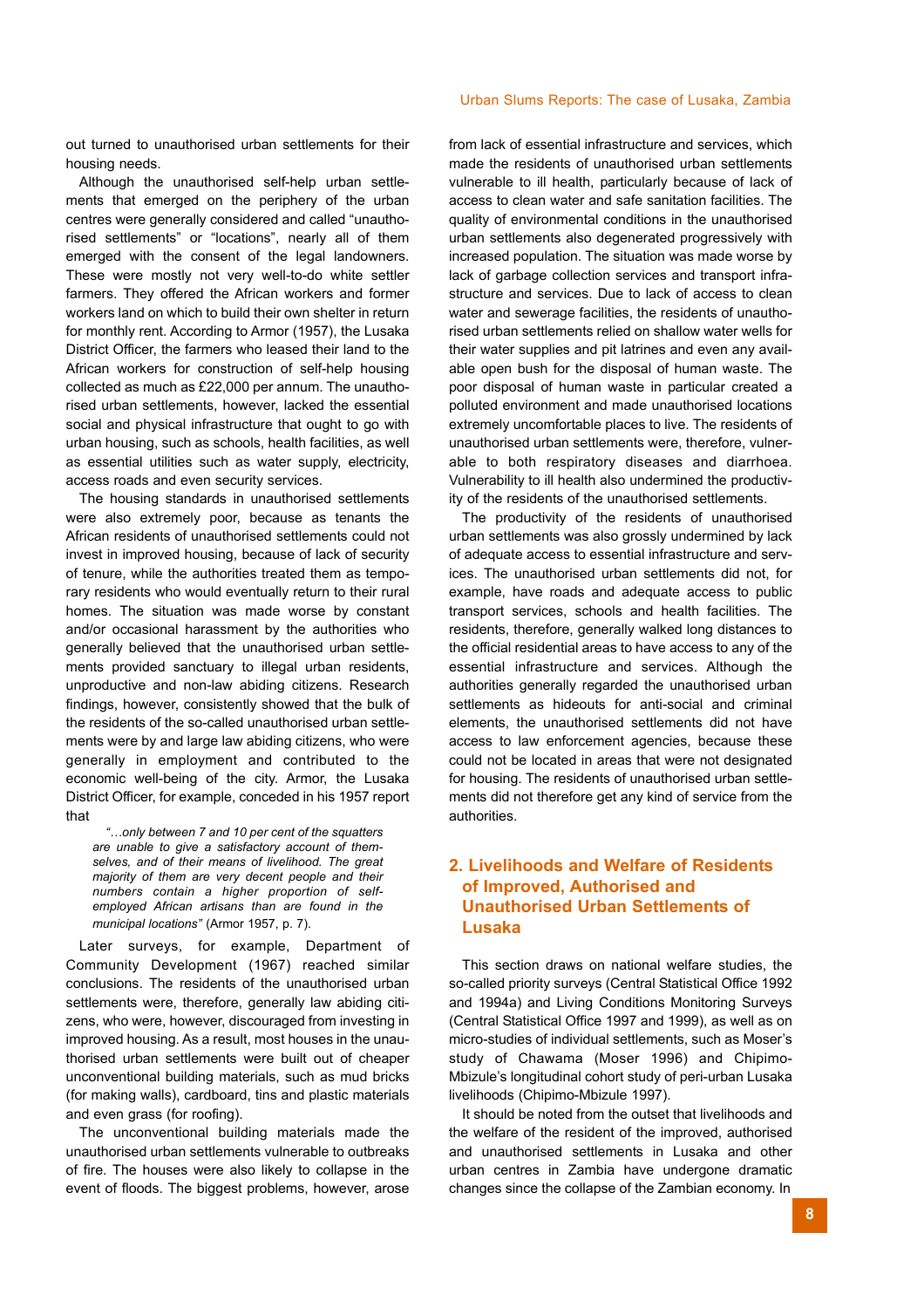this regard, it worth noting that until the 1980s, Zambia was one of the middle-income African Countries. Its per capita income was estimated at US\$500 in 1975. By 1997, however, it had declined to only US\$300. In consequence Zambia has since been reclassified as one of the most highly indebted and poorest countries in the world. There has therefore been a dramatic decline in the living standards, of the poor in particular, who generally lack assets other than their labour. The decline in personal incomes has, however, been worsened by reduced Government capacity to finance existing social infrastructure and services, let alone provide new socioeconomic infrastructure and services in tandem with the population growth. Poor and inadequate access to social infrastructure and services has, therefore, worsened the exposure and vulnerability of the urban poor in general and the residents of the slum areas (self-help improved, authorised and unauthorised settlements) in particular.

To get a clear picture of the welfare situation, we ought to turn to the welfare studies, which show the prevalence or magnitude and depth of poverty. There are, however, various approaches to the analysis of welfare, because of the complexity of the nature of poverty. Although reviews of literature might suggest up to four main approaches only the absolute poverty and the participatory poverty assessment approaches have been used in Zambia. The absolute poverty approach is based on a poverty line, measured on the cost of a pre-determined food basket of selected food items that may provide minimum calorie requirements of an individual per month. The poverty line in Zambia was recently put at K32 862 and K47 188 (approximately US\$7 and US\$10 respectively) for extreme and moderate poverty respectively, per adult equivalent unit per month. These poverty lines were adjusted at the 1998 prices from the 1991 prices (GRZ 2002). Thus, anyone who had an income or who spent less than K47 188 (about US\$10) per month on basic household needs could be classified as poor, while those who earned or spent more than the poverty line could be considered non-poor. The living conditions monitoring surveys have been used as a means of determining the prevalence and severity of poverty. They have also been used to obtain information about the nature and causes of poverty. They have not, however, succeeded in providing information about the latter.

Participatory Poverty Assessments, on the other hand, have sought the local definitions or perceptions of poverty. They have also sought to establish the key social and infrastructure factors associated with the state of being poor or non-poor, either as a cause or manifestation of poverty. Environmental and security issues have been the other areas of concern in the Participatory Poverty Assessments.

Participatory Poverty Assessments are quite recent in Zambia and were first attempted in 1993. They are now expected to be undertaken every two years as a means of supplementing the Living Conditions Monitoring Surveys, which are also scheduled to be undertaken every two years in an attempt to track changes in the lives of the poor in the context of the on-going macroeconomic reforms and poverty reduction efforts supported by the international financial institutions. Living Conditions Monitoring Surveys have been undertaken on a biennial basis by the Central Statistics Office since 1991 in an attempt to measure the impact of the macro-economic and structural economic reforms that began in earnest in 1992. Before that the implementation of the economic reforms in Zambia was characterised by constant reversals.

The findings of the Living Conditions Monitoring Surveys have unfortunately not been reported at the city level, but only at the provincial level, which includes rural areas and two other districts, which are not part of the city of Lusaka. Despite this weakness, we can infer the welfare situation in the city from these surveys. Similarly, the Participatory Poverty Assessments are based on studies of a few areas. Their findings can nevertheless be extrapolated to similar areas. However, this is not a big problem, because a number of microstudies have also been undertaken in the slum areas of Lusaka, while upgrading projects also generated a lot of information about the livelihoods of the residents of slum areas.

### **3. Prevalence and Severity of Poverty in Zambia**

Living Conditions Monitoring Surveys and Participatory Poverty Assessments undertaken so far, suggest that poverty is widespread in Zambia. The 1998 Living Conditions Monitoring Survey, for example, showed that poverty in Zambia had risen to 83 per cent from 69 per cent of the population in 1996 (Central Statistical Office 1997 and 1999). Urban poverty has, however, increased more dramatically. It has increased from an estimated 4 per cent of the urban population in 1974 (ILO 1977) to 26 per cent in 1991 (Central Statistical Office 1992), 46 per cent in 1996 and 56 per cent in 1998 (Central Statistical Office 1997 and 1999). Rural poverty is, however, deeper and most prevalent, although urban poverty has increased more rapidly since the early 1970s. Urban poverty in Zambia is, however, spatially diverse. In terms of access to services, Lusaka and the Copperbelt have the least poverty, while poverty is highest in the larger urban centres in terms of consumption. Above all, the majority of the urban poor live in the self-help improved, authorised and unauthorised settlements. The urban poor in the city of Lusaka are thus concentrated in the self-help housing areas including the improved or upgraded, authorised, and unauthorised settlements. However, the poorest seem to be concentrated in the unauthorised settlements, which do not have any public services and there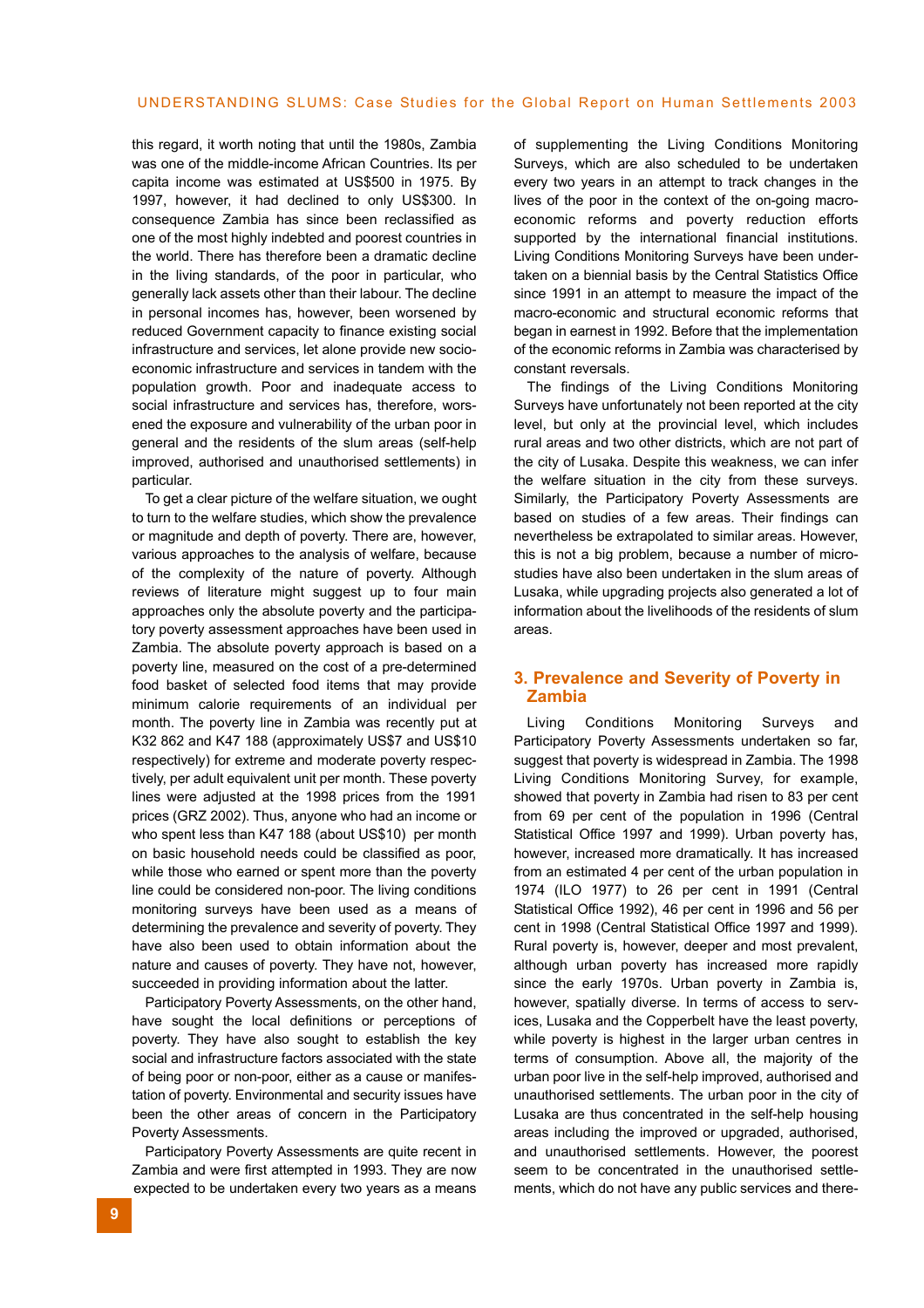fore provide the least expensive housing that the poorest perhaps find affordable.

Although poverty in the city of Lusaka like elsewhere is complex and due to both personal and societal factors lack of access to wage employment in the formal sector seems to be a major cause of poverty. This is to some extent discernible from **Table 3**,which shows welfare status by employment sector of the head of household.

Heads of households who were in formal employment headed the bulk of the households that were not poor. Similarly, the unemployed and those who worked

**Table 3. Welfare Status by Employment Sector of the Head of Household Poverth Levels**

| <b>Employment Sector</b> | <b>Extremely</b><br>Poor % | <b>Moderately</b><br>Poor % | Non Poor % |
|--------------------------|----------------------------|-----------------------------|------------|
| Formal                   | 45                         | 19                          | 36         |
| Informal                 | 60                         | 15                          | 25         |
| <b>Unemployed</b>        | 62                         | 13                          | 25         |
| <b>Inactive</b>          | 61                         | 13                          | 26         |
| <b>Not Stated</b>        | 64                         | 14                          | 22         |

Source: Central Statistical Office (1999) Living Conditions Monitoring Survey Report 1998

in the informal sector headed most of the extremely poor households. Households headed by people working in the formal sector are therefore less likely to be poor than those headed by the unemployed or those working in the informal sector. Thus, since the bulk of the people who live in the slums of Lusaka work in the informal rather than the formal sector, the majority of households in the Lusaka slums are certainly poor, while only a few are likely to be non-poor.

#### **4. Livelihoods of Lusaka Slum Dwellers**

The slums of Lusaka have since the 1940s provided housing to people in intermittent wage employment and the self-employed. Most people in these categories moreover tend to be usually unskilled or semi-skilled. The majority of people who live in the self-help housing areas of Lusaka are therefore generally poor, because they are not likely to command high wages when they take up wage employment, while their self-employment activities tend to be characterised by low capital input and low returns (Hansen 1980). Furthermore, the slum areas of Lusaka had generally more men than women before independence and in the immediate post independence period. This was largely due to the restrictions that were placed on the free movement of unaccompanied women in particular. Despite these restrictions, however, a few women did find their way into the self-help housing areas of Lusaka. It is likely that such unaccompanied women earned their livelihoods through provision of sexual services to the predominantly male labour immigrants from the rural areas. It is also likely that such women probably also engaged in other income generating activities such as small-scale trading, which early market studies suggest were also a predominantly male activity, as opposed to the current situation (see for example, Nyirenda 1957; Miracle 1962; and Hansen 1980).

The proportions of women and men in the lowincome self-help housing areas of Lusaka evened out in the post independence period when all the residents of Zambia could exercise their freedom of movement. The socio-economic characteristics of the residents in these settlements have not changed completely, however. Hence, the bulk of the residents of the lowincome self-help housing areas of Lusaka are still predominantly unskilled and semi-skilled men and women. Due to the decline in the availability of formal wage employment, the bulk of the residents of the slum areas of Lusaka work mainly in the informal sector. Those without any practical skills generally engage in piecework and small-scale trading activities In general, women and young people are involved in trading at markets within these settlements and in the main city markets. Semi-skilled and skilled men with practical skills such as carpentry and metal fabrication, on the other hand, earn a living by making household items such as furniture and other usable things for sale. A small proportion of the residents of the slums of Lusaka also include retired persons, who decided to settle permanently in Lusaka. Depending on the sectors where such retired persons worked and the amount of terminal benefits they might have received, such persons are likely to be the main retail traders in the self-help housing areas of Lusaka. A few young men and women also engage in what might be described as anti-social means of earning livelihoods. These would include criminal and anti-social activities ranging from stealing, selling drugs and prostitution. The residents of the Lusaka slums, are, however, not generally dependent on a single livelihood activity. On the contrary they engage in a variety of livelihood activities, which also change according to seasons and overall economic conditions and individual circumstances. Female residents of the slums of Lusaka have, for example, been involved in quarrying building stones since the late 1980s. They have since been joined by young people and people who have trucks who have since moved into selling sand, cement and making cement blocks for sale. The livelihoods of the residents of the slums of Lusaka are thus dynamic and cannot be captured fully through sample surveys only, but a mixture of approaches including keen long-term observations and engagement with them.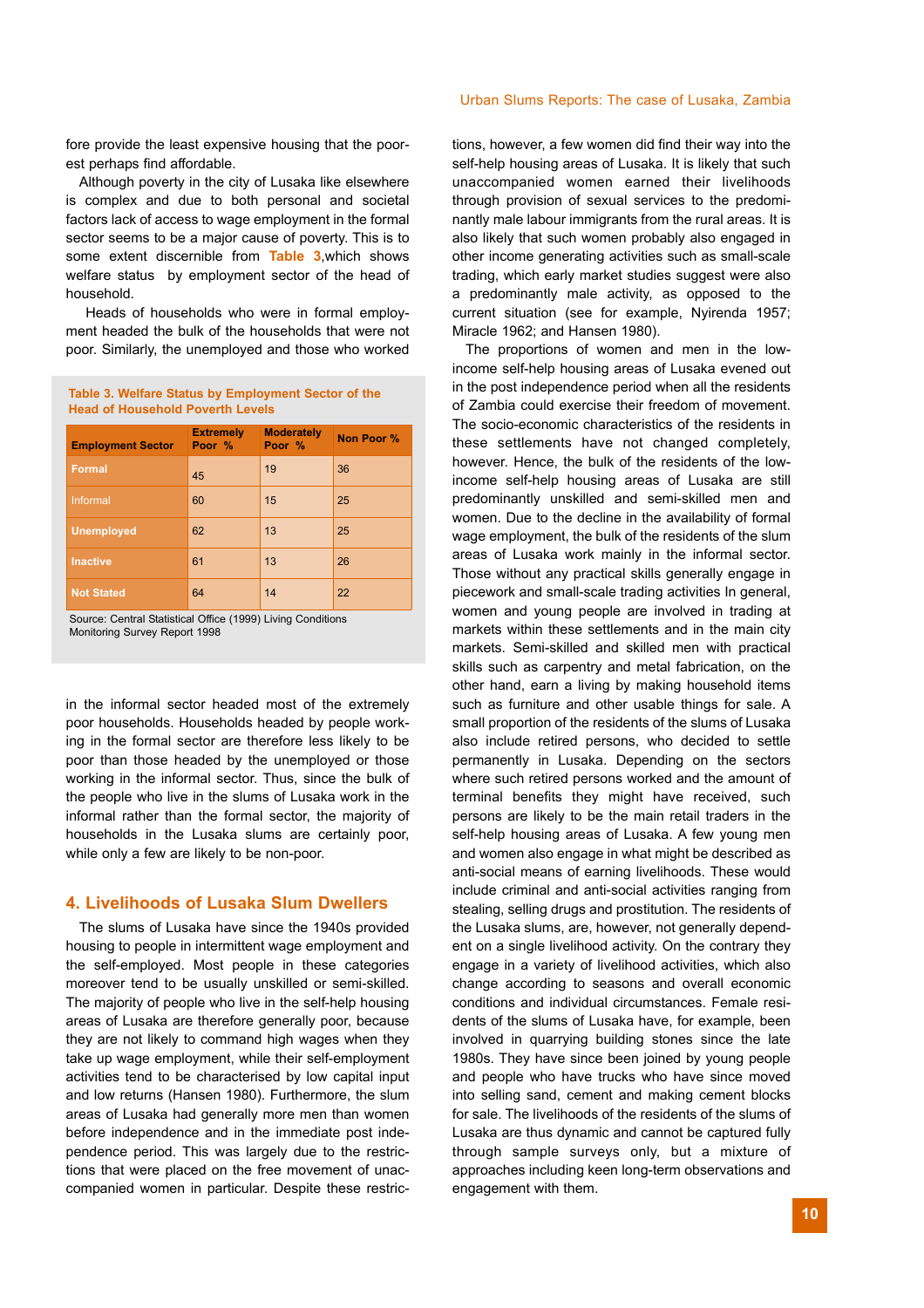### **C. POLICIES AIMED AT IMPROVING CONDITIONS IN LUSAKA**

The main stumbling blocks to provision of public services in the unauthorised urban settlements were twofold. First, the authorities looked at unauthorised urban settlements as problem areas rather than areas in need of services, because they were largely perceived as hideouts for undesirable persons. Secondly their location outside the city/town boundaries left them without any institution being responsible for provision of services. The municipal authorities did not, for example, feel obliged to extend any services to the unauthorised urban settlements, because they were technically outside their area of jurisdiction. The situation was made worse by the fact that the residents of the unauthorised settlements did not pay any direct taxes to the city/municipal authorities.

The post independence African Nationalist Government that took the reins of power on 24th October 1964 inherited a capital city in which the residents of the self-help unauthorised urban settlements lived in very poor environmental conditions. The new government, however, also inherited the attitudes of the preceding colonial government. As a result, there was no immediate change of policy towards the unauthorised urban settlements. Instead, the post independence government assumed that the unauthorised urban settlements would cease to exist once the government increased spending on public housing. The critical housing shortage and the provision of free movement to all persons throughout the country worsened the low-income housing crisis in urban areas including Lusaka, as people immigrated into the urban areas in search of better wages. The unauthorised urban settlements thus attracted more people and became even larger and more overcrowded. The situation was worsened by the departure of the white settler farmers, the legal owners of the land on which the unauthorised urban settlements had emerged. Their departure meant that the residents of the unauthorised urban settlements did not have to pay rent to any more. This state of affairs made immigration into the unauthorised urban settlements even easier and more attractive to the ruralurban immigrants who went into the urban centres in search of better paid urban employment.

In response to the critical situation of low-income housing in the major urban centres, the new post independence government devoted more resources to development of more public housing through the local authorities and the National Housing Authority. As a result, Kabwata, Kamwala and Chilenje were built in Lusaka. Despite enormous investment in low-income public housing, the unauthorised urban settlements continued to grow, while the living conditions worsened, because of over-crowding. By the end of the First National Development Plan Period 1966-70, the Government realised that it could not resolve the inherited urban housing crisis without the support and involvement of the residents of the unauthorised urban settlements. The Second National Development Plan, which covered the period 1972-76 thus recognised the housing in the unauthorised urban settlements as assets, which required improvement rather than demolition. In this regard, the Government observed that:

*"…although squatter areas are unplanned, they nevertheless, represent assets both in social and financial terms. The areas require planning and services and wholesale demolition of good and bad houses alike is not a practical solution"* (GRZ 1972, p.1485).

Improvement of housing in the unauthorised urban areas could not, however, be attained under the Town and Country Planning Act, which specifies the building standards expected in townships. It therefore became necessary to provide an institutional framework for improving housing in the unauthorised urban settlements. The Improvement Areas Act of 1974 was, therefore, passed to pave way for upgrading unauthorised urban settlements, a large proportion of which had been brought within the city boundary following the extensions of the city boundary in 1969 and 1970.

The Improvement Areas Act 1974 gave power to the Minister of Local Government and Housing to declare any undeveloped areas improvement areas. An area so declared becomes a legal settlement and the residents can then improve their houses gradually. The process of gradual improvement of housing in previously unauthorised areas is called upgrading. It involves provision of essential infrastructure and services, such as water supply, roads, schools and health facilities by the local authority or indeed any interested agency and the provision of security of tenure to the residents, as well as gradual improvement of houses. The latter is by and large left to individual initiative, although it might be facilitated by provision of building laws or materials. Upgrading of former unauthorised housing areas also require additional land for resettlement of those whose houses have to give way to roads and other socioeconomic infrastructure. Upgrading of the former unauthorised areas cannot successfully be carried without additional land for resettling those whose houses have to be demolished to pave way for roads. Provision of essential infrastructure and services in improvement areas requires a lot of money. The improvement of houses is, however, left to the individuals. However, unlike in the conventional housing areas, developers in the improvement areas are allowed to use unconventional building materials, such as soil cement blocks. The building specifications are also less stringent than in the conventional areas. The building standards were deliberately made less stringent in the improvement areas in order to make improvement of houses affordable for as many residents of the improvement areas as possible.

The first improvement areas were declared in Lusaka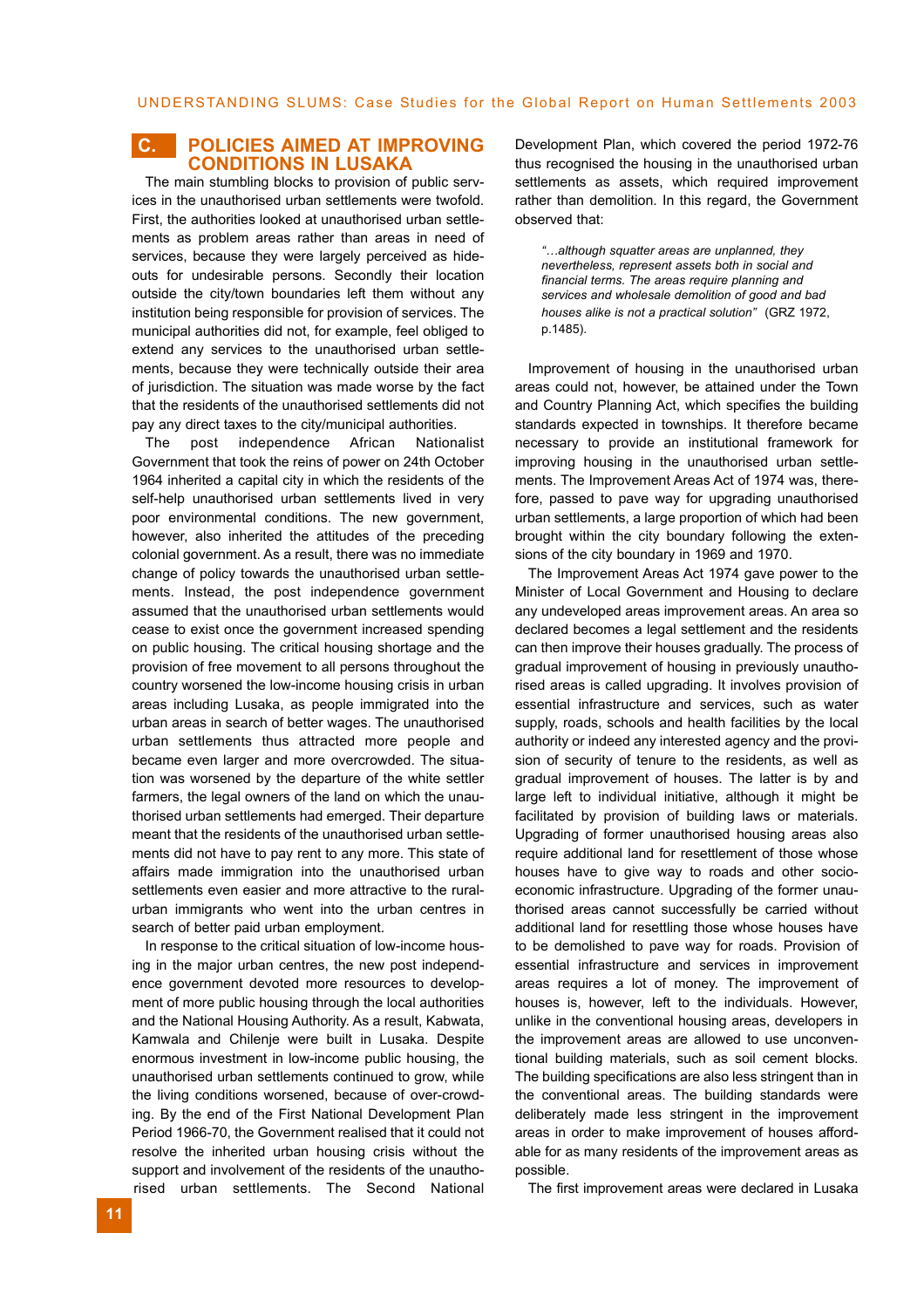and upgraded with the assistance of a US\$20 million loan from the World Bank. The World Bank supported an upgrading programme which began in 1975 and ended in about 1982. The areas that were upgraded under the first upgrading programme were Chawama and George Compounds to the south and west of the CBD respectively. A Peri-Urban Housing Section was also created in the Directorate of Housing and Social Services of the Lusaka City Council with the specific mandate of managing the improvement areas. It was also expected to manage any subsequent upgrading programmes in Lusaka. However, the subsequent upgrading programmes have been undertaken with the support of both bilateral and multi-lateral development agencies, as well as non-governmental organisations. Kalingalinga was, for example, upgraded with the support of the Germany Government through GTZ, the German Agency for International Co-operation. Bauleni and Kamanga in the east and north-east of the city were upgraded in the 1990s with the support of Human Settlements of Zambia, a local NGO working in collaboration with the World Food Programme and a number of International NGOs and the Irish Aid Agency respectively.

The upgrading of Bauleni was very innovative, because a local NGO, Human Settlements of Zambia (HUZA) worked along with the Community Participation Training Programme of the United Nations Centre for Human Settlements (UNCHS). These agencies focused on empowering residents of unauthorised areas earmarked for upgrading, as they were not allowed to work in unauthorised urban locations not earmarked for upgrading. The two agencies trained residents of Bauleni in community mobilisation techniques and advocacy for improved environmental living conditions. As a result, the residents established a Community Based Organisation (CBO) dedicated to the promotion of improved environmental conditions in their unauthorised settlement, which had been earmarked for upgrading by the Lusaka City Council. The CBO was managed through a Residents Development Committee (RDC). Members of the RDC served as community organisers and representatives of the community in any dealings involving external agencies including the Lusaka City Council. They also advocated the upgrading of the settlement. The establishment of the RDC enabled the residents of Bauleni to play a more proactive role in promoting the recognition of their settlement for recognition as an improvement area, which paves the way for upgrading unauthorised settlements.

However, the initial successes of the residents' active involvement in helping to improve Bauleni were lost in 1992 when a country-wide crop failure and implementation of the Structural Adjustment Programme brought the World Food Programme (WFP) into the partnership for the upgrading of Bauleni with the sole purpose of delivering food to the poorest. The need to target food for the poor led to the introduction of "the food for work

programme". The food for work programme was therefore incorporated in the activities of the Bauleni RDC. The food had to be worked for on public works in order to ensure that it reached only the most needy social groups, because the non-poor were unlikely to work for food. Although the food for work programme was effective in getting food to the most vulnerable, it killed the involvement of the community as a whole in the provision of community infrastructure, as those who did not have to work for food stopped participating in the public works programmes that were now tied to the food for work programme. The food for work programme resulted in confinement of participation in public works programmes to predominantly poor women. Men in particular generally withdrew their labour from the public works programmes and the improvement of the public infrastructure in the newly recognised formerly unauthorised location. The food for work programme, therefore, made involvement in the public works programme an almost exclusive preserve of the poorest women in Bauleni.

Worse still, when the food for work programme came to an end around 1996, none of the residents were any longer willing to be involved in the improvement of public infrastructure on a voluntary basis. A programme designed to target food aid to the poorest households thus led to the disintegration of a previously effective community participation programme in which residents were providing labour voluntarily to bring about the desired improvements in a formerly unauthorised settlement that had been declared an improvement area on the strength of the fact that the UNCHS, HUZA and the residents had forged a strong partnership designed to improve the public infrastructure and ensure adequate management of solid waste.

The Lusaka City Council has not been very proactive in initiating upgrading activities in the city, partly because of its poor financial position and generally negative attitude towards upgrading. Most city officials other than the councillors who have unauthorised or improved settlements within their wards have negative attitudes towards improvement areas, because the property owners in these areas do not contribute to the revenue, as their properties are not included on the valuation roll and are therefore exempt from paying any direct taxes such as rates. The failure to collect rates from property owners in the improvement areas is due to two main factors. First, these areas have not been surveyed and the properties cannot therefore be clearly identified. Secondly, the city authorities may not have up to date records about the property owners, because the allocation of plots in these areas has not entirely been managed by the city council, because the ruling political parties have been heavily involved in plot allocation both when Zambia was a one party state and during the more recent multi-party era. Above all, given that the majority of poor people in the city live in the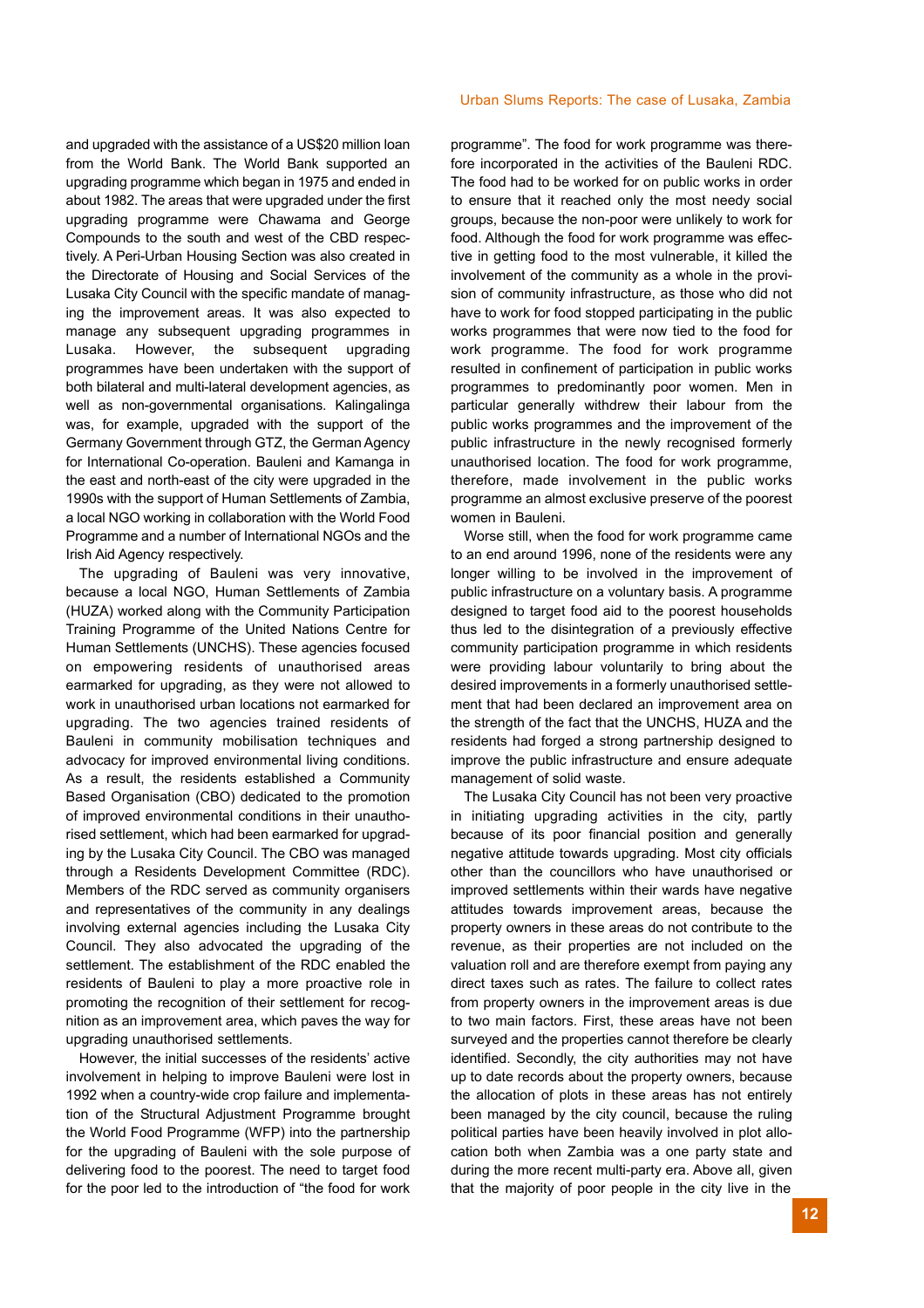improved and unauthorised settlements, it is unlikely that there could be sufficient political will to ensure that all property owners in the improved areas paid their taxes on their properties.

However, not all of the residents of improved areas are poor, because upon being upgraded they attracted some middle income residents who could not acquire land for construction of their own houses within the city boundary. Such people either obtained plots through the ruling party officials or indeed bought out the original residents of the improved areas who could not afford the cost of upgrading their houses. Most of the residents who could not afford the cost of upgrading their houses in the improvement areas either sold their unimproved houses and moved to other unauthorised areas, which were not undergoing upgrading, or simply became tenants of the newly improved houses, which they previously owned. Due to the severe financial constraints faced by the Lusaka City Council, an attempt was made to develop cadastral maps even for improvement areas and thereby make it possible to collect rates even in the improvement areas. Extending rates to Improvement Areas is seen as one of the income diversification strategies available to local authorities in Zambia. However, it remains to be seen whether sufficient political will can be mastered to extend rates to the Improvement Areas.

Upgrading of unauthorised urban settlements improved living conditions in these settlements by providing clean water and other socio-economic infrastructure and services, which were previously absent. The improvement in the water supply situation was, however, variable. It improved in some settlements, while in others the situation only improved slightly. The water supply did not generally improve in improved settlements located away from the original official city boundary. In such settlements, the residents continued using shallow wells to meet their water needs. These wells were, however, generally vulnerable to contamination from two main sources. First, from running water, especially during the rainy season and from pit latrines, which are not always made sufficiently far from the wells, due to lack of space and overcrowding. The residents of improvement areas without reliable access to piped water have thus remained vulnerable to water borne diseases. In the 1990s, the vulnerability of residents of formerly unauthorised locations was evident from outbreaks of public health epidemics and health disasters, such as cholera outbreaks during the rainy season.

In recognition of the problem of lack of access to clean water supplies international development agencies, notably the Japanese International Development Agency (JICA), the Department for International Development (DFID) of Great Britain, and CARE International working in conjunction with the Lusaka City Council and its water supply subsidiary company, the

Lusaka Water and Sewerage Company embarked on a joint project designed to improve the water supply in what they called Satellite Areas of Lusaka. In actual fact these areas were all improved areas, which were formerly unauthorised locations. In areas where the water supply has been improved, there have been remarkable declines in outbreaks of public health epidemics, such as cholera. The only major disappointment is that a few households in these areas still rely on shallow wells, because they can apparently not afford to pay the minimal monthly water charges which were introduced under the water supply project in a bid to make the supply project sustainable in the long-term.

The other major public health problem in improved and unauthorised settlements is the disposal of solid waste. The Lusaka City Council has not generally been collecting solid waste from most housing areas, especially improved housing areas. This state of affairs has created a major problem in the improvement areas where houses do not have a lot of space to enable residents dig waste disposal pits. In consequence, solid waste is left uncollected in large piles throughout the improved and unauthorised settlements. The situation is particularly bad during the dry season when it is windy and dusty. Absence of trees to serve as wind breaks makes the situation even worse. As a result, residents of improved and unauthorised urban settlements are more likely than other residents of the city to suffer from upper respiratory tract infections.

In an attempt to ensure that solid waste is collected and managed, the Sustainable Lusaka Programme supported by the United Nations Development Programme (UNDP) and Irish Aid have experimented with participatory programmes for collection and management of solid waste. In this regard, they have even encouraged and trained some residents with the help of the International Labour Organisation in business skills of turning the solid waste problem into an economic opportunity for those without formal jobs, who have been encouraged to form companies to manage solid waste in their residential area for fees from all the residents. These experiments are, however, in their infancy and are yet to be examined in terms of whether they are viable.

Residents of self-help improved, authorised and unauthorised settlements in Lusaka are also more vulnerable to air borne diseases, such tuberculosis, because they generally live in overcrowded conditions. This is because most households live in only one or two rooms and yet the average household size is about 5 to six persons (Central Statistical Office, 1995). Thus room occupancy rates of 3 to 5 people per room are not uncommon. The situation is made worse by poor ventilation as most windows are not likely to be left open, especially at night due to fear of intruders and burglars. The problem of overcrowding is, however, not being addressed by the city and health authorities, probably,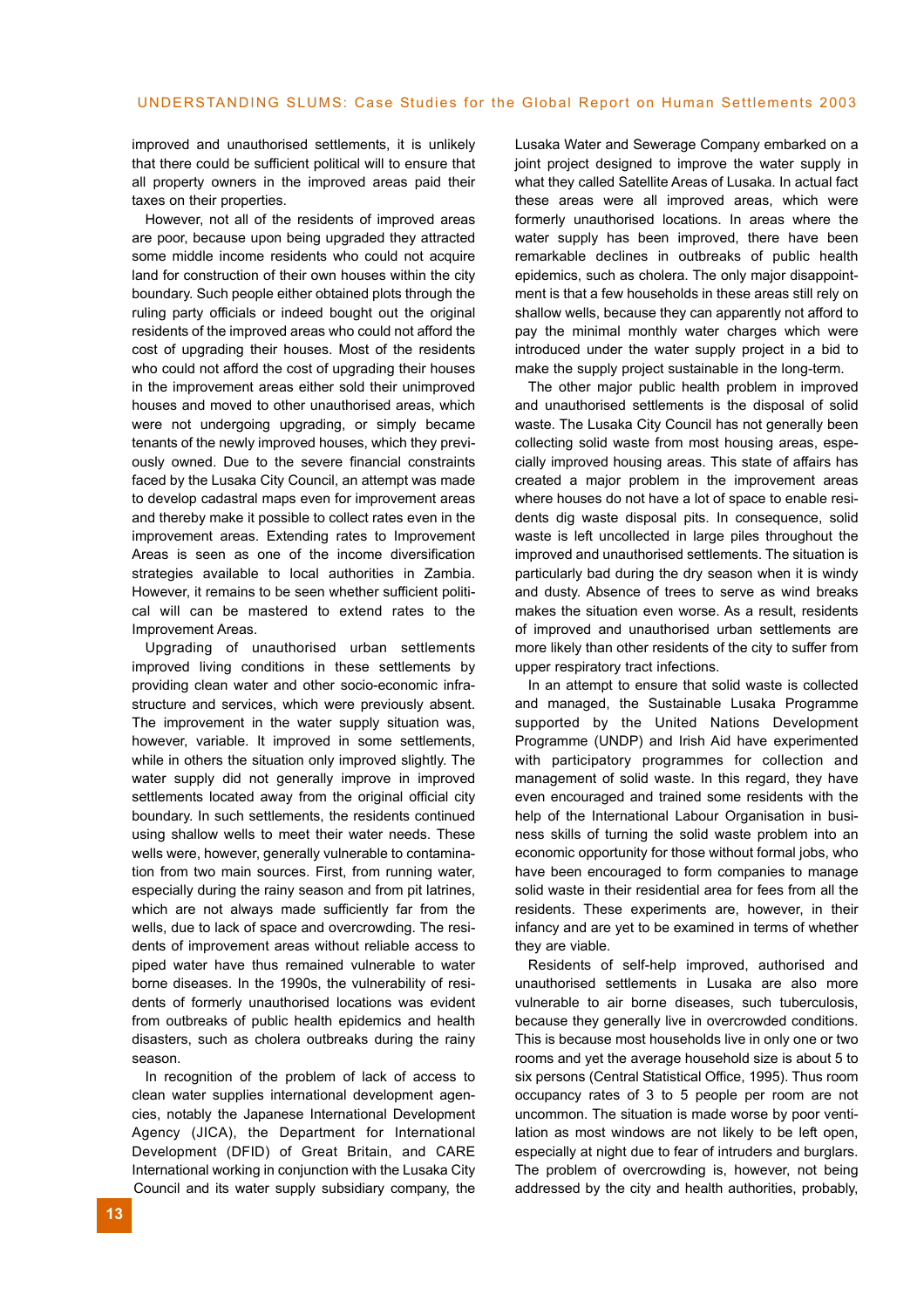because they are not able to do much about the problem. However, even programmes designed to make residents of the city's slums aware of the dangers of overcrowding are none existent. The problem is, however, generally experienced at the individual level and is scarcely discussed. The high rates of HIV/AIDS infections in the city and the re-emergence of tuberculosis as major public health problem have transformed the problem of overcrowding into a serious problem that requires urgent solutions. At the very least, programmes to make people aware of the risks of sleeping in overcrowded rooms should be put in place.

The environmental and health problems confronting people in the improved, authorised and unauthorised housing areas should be of concern to the city authorities and the Government, because a large proportion of the city's population, estimated at 60 to 70 per cent of the city's population live in these settlements. The environmental and health problems are worsened by the socioeconomic situation. The latter are, however, discussed in the next section, which analyses the livelihoods and welfare of the people who live in the improved, authorised and unauthorised housing areas of the city of Lusaka (GRZ 1972; Central Statistical Office 1995).

### **D. CONCLUSION**

The slums of Lusaka owe their origins to the neglect of provision of low cost public housing and a rather myopic colonial urban and housing policy. The successive post independence governments have also failed to come up with a permanent solution to provision of decent housing in a rapidly growing city. Although the Improvement Areas Act of 1974 has shown that the solution to the critical housing shortage can be best resolved with the involvement of the residents of the slum areas, the government does not seem to have grasped the key essential lessons that should have been learnt from the upgrading projects. Nevertheless, the major lesson that can be drawn from the experience of the upgrading projects is that participatory approaches are more likely to help deliver decent housing at an affordable cost to both the individuals and the government, while the traditional public provision of low cost housing failed to deliver improved housing for the bulk of the population, especially in the period 1966 to 1970 when enormous public resources were devoted to provision of public housing.

The more participatory and gradual improvement of housing, on the other hand, has delivered improved housing although it might be below the formal statutory standards. Participatory upgrading programmes, however, require care and flexible management to ensure adequate provision of essential infrastructure and services, and above all to ensure that such public infrastructure and services can be provided on a sustainable and equitable basis. The major problem confronting the slum areas of Lusaka today is not poor housing quality, but sustainable provision of essential infrastructure and services, as well as effective solid waste management. Other less clearly perceived problems are insecurity and over-crowding. The former undermines the productivity of the people who live in the slum areas, while the latter makes them vulnerable to airborne diseases of which tuberculosis is currently the most serious problem. The apparent resurgence of tuberculosis has been attributed to the impact of the HIV/AIDs pandemic, which is perhaps the other single public health and development challenge facing not only the city of Lusaka, but the country and perhaps the continent as a whole.

Rapid population growth largely due to natural increase is also causing serious land shortages, especially for cemeteries and the disposal of solid waste. Additional land for new housing is also required in many of the upgraded settlements that were upgraded about thirty years ago. This because most of the land has been used intensively to an extent where there are no places for waste disposal and even new pit latrines or gardening. This state of affairs cannot, however, continue.

Finding answers to the problems faced by the residents of the slums of Lusaka requires concerted efforts by a more proactive and progressive leadership at all levels. Above all, a more autonomous local authority with full control over the affairs of the city including its finances and management seems desirable. Instituting about such a local authority, however, requires more comprehensive and fundamental democratic decentralisation and an acceptance by those who wield political power that essential urban services can only be delivered by an autonomous and democratically elected and decentralised local authority, because it is more likely to be responsive to the needs and concerns of the ordinary residents and the plight of the poor.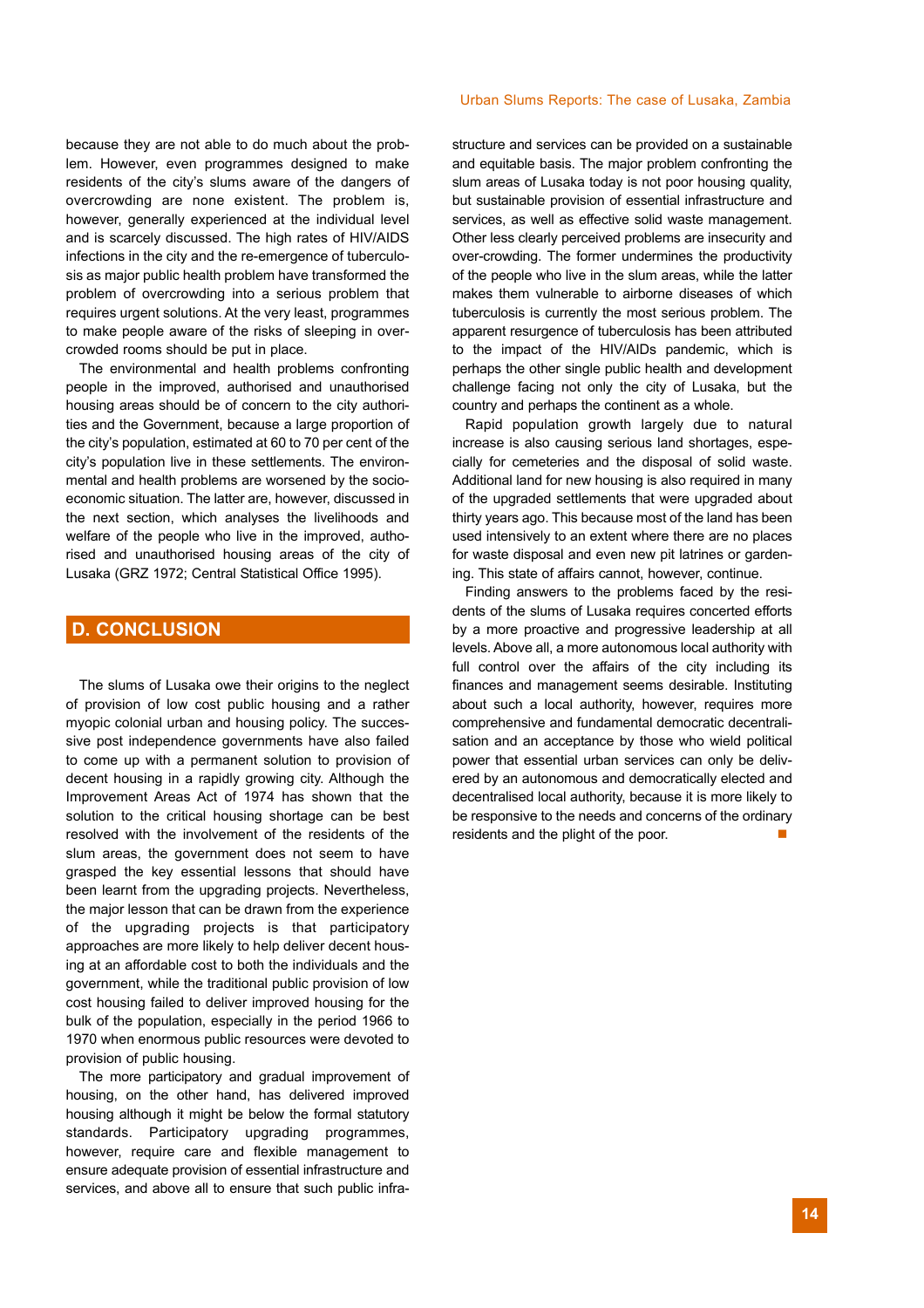#### UNDERSTANDING SLUMS: Case Studies for the Global Report on Human Settlements 2003

### **ACRONYMS**

| GDP         | Gross Domestic Product        |
|-------------|-------------------------------|
| <b>BSAC</b> | British South African Company |
| CBD         | Central Business District     |
| NGO         | Non-Governmental Organisation |
| <b>HUZA</b> | Human Settlements of Zambia   |
| UNCHS       | United Nations Centre for     |
|             | Human Settlements             |
| CBO         | Community Based Organisation  |
| RDC         | <b>Residents Development</b>  |
|             | Committee                     |
| WFP         | World Food Programme          |
| JICA.       | Japanese International        |
|             | Development Agency            |
| DEID        | Department for International  |
|             | Development (UK)              |
| UNDP        | United Nations Development    |
|             | Programme                     |

### **REFERENCES**

Armor, Murray (1957) *Unauthorised Locations in Lusaka Urban District, Lusaka.* Unpublished Confidential Report of the District Officer, Lusaka.

Central Statistics Office (1992) The Social Dimensions of Adjustment Priority Survey Priority Survey I (1991) Lusaka: Central Statistics Office.

Central Statistics Office (1994a) The Social Dimensions of Adjustment Priority Survey II (1993) Lusaka: Central Statistics **Office** 

Central Statistics Office (1994b) *Census of Population, Housing and Agriculture 1990 Descriptive Tables Volume 10, Zambia Total.* Central Statistics Office, Lusaka

Central Statistics Office (1995) *Zambia Census of Population, Housing and Agriculture 1990, Vol. 2 Copperbelt Province Analytical Report.* Central Statistics Office, Lusaka

Central Statistics Office (1997) Living Conditions Monitoring Survey 1996 Report, Lusaka: Central Statistics Office.

Central Statistics Office (1999) *Living Conditions in Zambia (1998) Preliminary Report.* Central Statistics Office Lusaka

Central Statistics Office (2001) *2000 Census of Population and Housing.* Central Statistics Office, Lusaka

Chipimo-Mbizule, Claire (1997) *Lusaka Longitudinal Cohort Study Results of a Baseline Study in Peri-Urban Lusaka.* Study Fund, Social Recovery Project, Lusaka

Collins, J (1969) 'Lusaka: The myth of the Garden City'. *Zambian Urban Studies* 2, Institute of Social Research, University of Zambia, Lusaka

Collins, John (1986) "Lusaka: the historical development of a planned capital, 1931-1970" in G. J. Williams (ed) Lusaka and Its Environs A Geographical Study of a planned Capital City in Tropical Africa, Lusaka: Zambia Geographical Association Handbook Series No. 9.

Department of Community Development (1967) *A Socio-Economic Survey of Kalingalinga.* Government Printers, Lusaka

Gann, Lewis (1964) *A History of Northern Rhodesia-Early Years to 1953.* London

Gardiner, J. (1970) 'Some Aspects of the Establishment of Towns in Zambia During the Nineteen Twenties and Thirties' *University of Zambia, Zambian Urban Studies* 3, Institute of Social Research, University of Zambia, Lusaka

Government of the Republic of Zambia (GRZ) (1966) *First National Development Plan 1966-1970.* National Commission for Development Planning, Office of the President, Lusaka

Government of the Republic of Zambia (GRZ) (1972) *Second National Development Plan 1966-1970.* National Commission for Development Planning, Office of the President, Lusaka

Government of the Republic of Zambia (1997) Draft Decentralisation Policy, Lusaka: Ministry of Local Government And Housing.

Government of the Republic of Zambia (2002) Zambia Poverty Reduction Strategy Paper, Lusaka: Ministry of Finance and National Planning.

Hall, Richard (1965) Zambia, London: Pall Mall Press.

Hansen, Karen Transberg (1980) "The urban informal sector as a development issue: poor women and work in Lusaka, Zambia", *Urban Anthropology, vol. 9, No. 2*, p. 212-230.

Hansen, Karen Transberg (2000) *Who rules the streets? The politics of vending space in Lusaka, 1993-2000.* Paper presented to a conference on "The formal and Informal City-What Happens at the Interface?" organised by the Nordic Africa Institute, June 15-18 2000.

Heisler, H. (1974) *Urbanisation and the Government of Migration.* C. Hurst, London

International Labour Organisation (1977) *Narrowing the Gap.* International Labour Organisation, Addis Ababa

Knauder, S. (1982) *Shacks and Mansions An Analysis of the Integrated Housing policy in Zambia.* Multimedia Publications, Lusaka

Lusaka City Council (1999) *Lusaka City Council 5 Year Strategic Plan.* Lusaka City Council, Lusaka

Martin, Richard J. (1975) *Self-Help in Action- A Study of Site and Services in Zambia.* National Housing Authority (Research Report No. 2), Lusaka

Milimo, J. T. Tobby Shilito and Karen Brock (2002) *Who would ever listen to the poor? The Poor of Zambia Speak.* Zambia Social Investment Fund, Lusaka

Miracle, Marvin P. (1962) 'African markets and trade in the Copperbelt' in Paul Bohannan and George Dalton (eds) *Markets in Africa.* Double Anchor, New York. pp. 698-738.

Moser, Caroline O (1996) *Confronting Crisis A Comparative Study of Household Responses to Poverty and Vulnerability in Four Urban Communities.* The World Bank, Washington

Mulenga, Chileshe L (2001) "Peri-urban transformation and livelihoods in the context of globalisation in Lusaka, Zambia" In: Beacon Mbiba (ed) *Review of Urban and Peri-Urban Transformations and Livelihoods in East and Southern Africa.* Urban and Peri-Urban Research Unit, South Bank University, London. pp.42-70.

Nyirenda, Ackson (1957) "African market vendors in Lusaka: with a note on the recent boycott". *Rhodes-Livingstone Journal*, No. 22, pp. 57-63.